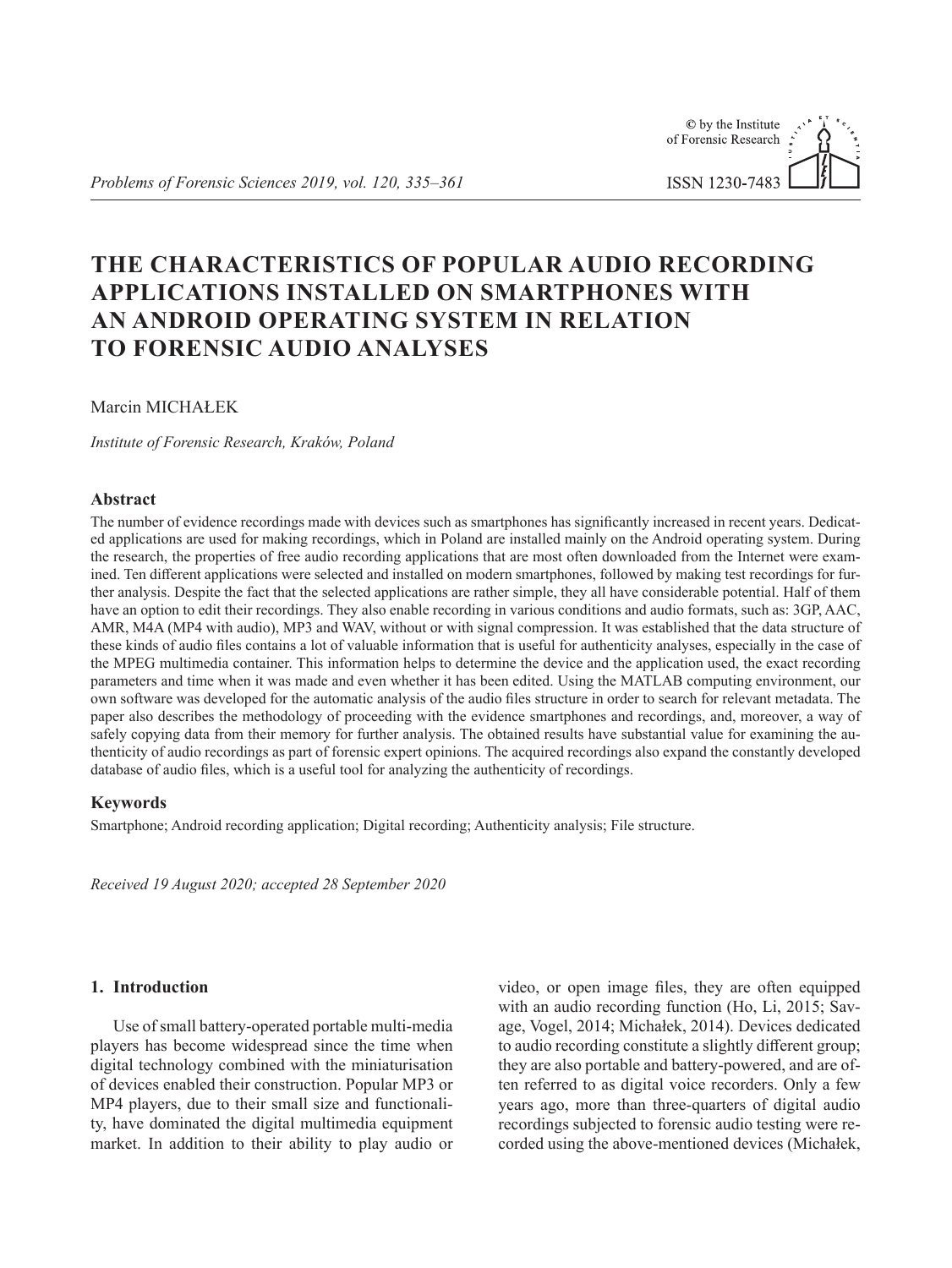2016). The product market still offers portable media players and voice recorders (dictaphones), but currently evidence recordings from mobile devices usually originate from other sources.

The dynamic development of wireless mobile phone networks and services offered has, in effect, forced manufacturers to introduce phones onto the market that will make it possible to make use of the full potential of such networks. Smartphones, i.e. devices which combine the function of a mobile phone with that of a portable computer, have gained the greatest popularity, effectively replacing classical mobile phones. Telephone conversations and SMS (text messaging) currently constitute only a part of the capabilities of the average smartphone (Xia, Hsu, Liu, Liu, Ding, Zha, 2013). Usually, among the dozens of applications that have been pre-installed on a smartphone's operating system, at least one is strictly devoted to recording sound. In the event of absence of such an application or the need to use another one, Internet services offer many recording applications for the given selected smartphone model and its operating system, and allow you to independently obtain and install one tailored to your preferences. The usefulness, great adaptability to your own preferences and the general availability of these telephones have made them a basic device in everyday life with many applications (Xia et al., 2013). Recent expert opinions in the field of audio forensics suggest that there has been a significant change over the last few years and that currently, among all mobile devices, smartphones are now the primary source of evidence audio recordings, with a negligible share from portable media players and dictaphones. This has also resulted in a change in the audio saving formats adapted to the operating systems and capabilities of these devices.

Currently, around 2.7 billion people worldwide use 3 billion smartphones. Despite the dynamic situation on the market, for several years now the most popular models of smartphones, both globally and in Poland, have been products of the Korean company Samsung, and subsequent positions in the rankings are occupied by Xiaomi, Huawei or Apple (IDC, 2019, Telepolis, 2020). The current models work mainly under the control of Android or iOS operating systems, which have created a kind of duopoly and serve about 98% of the global smartphone market. Of all the smartphones sold, approximately 85% of devices globally, and 90% in Poland are fitted with the Android operating system (Orange, 2019). The research on smartphone devices presented later in the paper indicates that these statistics are also confirmed in expert practice. Dedicated applications installed by the manufacturer or user are

used to record sound in such devices. Experience in the field of making test recordings with the evidence phones studied so far indicates that these are uncomplicated applications with basic functions enabling recording and simple editing. The popular website Google Play (previous name: Android Market) offers about 2.8 million applications, 95% of which are free of charge and can be installed and used in Android systems (AppBrain, 2020). In this service, searching by keywords, for example, "audio (sound) recorder" or "dictaphone", you can find dozens of free applications designed to record audio recordings, which you can easily install on your smartphone on your own. Applications that are pre-installed on new phones (for example: Samsung applications) can also be found on Internet websites.

In this work we have reviewed and selected the most popular applications designed for audio recording working under the Android operating system that can be installed using Internet resources. These applications were installed on a Samsung smartphone, their recording and editing capabilities were established, and then test recordings were made. The principles of procedure during the making of test recordings with the use of such devices have been described. Next, analyses of these applications, and of the parameters of the recordings made with them as well as the properties of audio files and metadata were carried out. Additionally, algorithms and a computer program working in the MATLAB computing environment were developed, designed as a tool for automatic analysis of the structures of saved audio files containing test recordings. The obtained results and observations were evaluated in order to determine the possibility of their use in tests of the authenticity of digital recordings that had mainly been recorded with modern mobile phones.

The main aim of the author was to analyse the properties of generally available applications with audio recording capability and to evaluate whether the obtained results could be applied in the work of audio forensics experts, without any intention to promote or criticise any particular brand, operating system or software.

# **2. Analysis of evidence and audio test recordings made with smartphones**

Evidence digital recordings are not usually recorded with high quality professional recorders, but with commonplace equipment (Michałek, 2014). Audio recordings which are currently being examined in the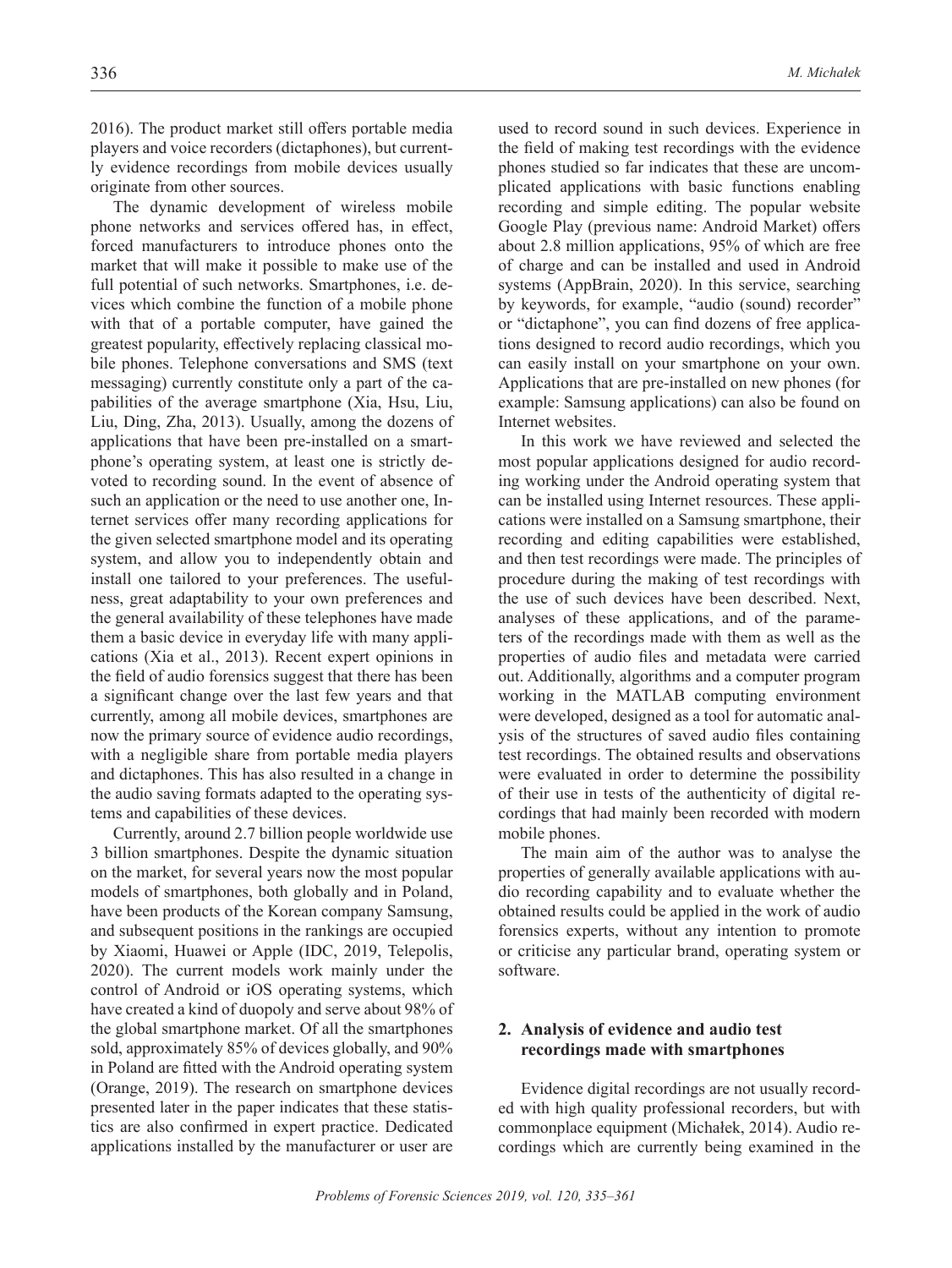Section of Speech and Audio Analysis of the Institute of Forensic Research have relatively often been recorded with the use of the new generation of mobile phones that are popular today, i.e. smartphones. Other types of evidence devices containing (in their memories) recordings that have been commissioned for analyses are also submitted to the Section. The technical condition of each piece of evidence is assessed individually, as is the possibility of securing data from the memory. If a phone and its installed memory card (if there is one) are submitted for testing, then the contents of both are secured during the examination. If possible, an exact copy of the contents of the entire memory or its accessible part in the form of a so-called image is made. Such a copy is the most useful form of collection for further forensic audio analysis (Kajstura, Michałek, Trawińska, 2017). The image of the memory is treated as a reflection of the content of the medium (data carrier) together with the preservation of the file system structure, the properties of the files and their time signatures, which are of great importance for authenticity testing. Creating an image also makes it possible to determine whether there are any deleted files, including audio files, in a memory copy made in this way, and also makes it possible to attempt to recover them (Casey, 2010; Kajstura et al., 2017; Kowalski, Radziszewski, 2017; Willassen, 2005). For the analysed area of the source memory and its image, checksums should be calculated and compared with each other in order to verify the correctness of the copy. If it is not possible to make an image of the memory content, then the data is secured by making a logical copy of copyable files and directories from the analysed data carrier. It is also possible to explore the content of the memory of the evidence carrier, which allows the number and properties of the accessible files to be determined, which has particular significance when it is not possible to carry out the imaging process (Casey, Turnbull, 2011; Willassen, 2005). Securing the memory content of a device or carrier submitted for examination – and the way in which this is performed – is an important element determining the subsequent forensic audio analysis, in particular the analysis of the authenticity of recordings. When a phone is submitted for examination together with a SIM card, the SIM card is also secured as material evidence, but it is not examined for audio forensic purposes, as SIM card memory does not store multimedia files. A write-blocker type device is used for safe exploration and copying of the contents of a smartphone memory, preventing accidental modification of data (Kowalski, Radziszewski, 2017; Michałek, 2018).

On the basis of the smartphones analysed during routine expert opinion activities, it can be concluded that the vast majority of them were Samsung devices, as well as individual models of HTC and Manta brands – all working under the control of the Android operating system. One iPhone 3G device with an iOS operating system was also examined. Each of these devices had one or occasionally two audio recording applications installed. It was noted that these were simple to use applications allowing for basic activities during the recording: starting, pausing and stopping the recording. Some of them, mostly installed on Samsung phones, enabled simple editing of the saved recordings, consisting mainly in deletion of fragments of them and saving changes in source files or creating new ones. All applications analysed so far allowed renaming of files containing audio recordings in the course of or after saving them to memory. It was noted, however, that usually the names of files with evidence recordings are default names for installed applications, and correspond to the names of files containing test recordings made by evidence devices during their testing.

Analysis of collected data originating from the memory of smartphones showed that the audio recordings contained there were mainly saved in M4A and 3GP file formats. Audio data of these types of files together with the accompanying metadata were placed in a so-called MPEG-4 multimedia container, linked with ISO standards (ISO/IEC, 2003; ISO/IEC, 2010; ISO/ IEC, 2015). M4A and 3GP formats and the MPEG-4 container are very common in modern mobile devices (3GPP, 2010; Gloe, Fischer, Kirchner, 2014; Ho, Li, 2015; Michałek, 2018). Files of this type are quite easily converted to uncompressed PCM WAVE format or even played in real time by standard software, which constitutes the basis for further forensic audio analysis (Kajstura et al., 2017; Michałek, 2014).

The recognition of recordings as evidence material and the scope of tests defined by judicial bodies makes it necessary to analyse their authenticity (Grigoras, 2005; Kajstura, Trawińska, Hebenstreit, 2005; Koenig, 1990; Korycki, 2011, 2016; Michałek, 2009). The definition of the authenticity of a recording announced by the Audio Engineering Society (AES) indicates the need to assess the recording's continuity and originality, and the method used to make the recording (AES, 1996). Carrying out test recordings is an important part of examinations of both the device itself and the authenticity of the evidence digital recording. They make it possible to determine whether the evidence device could have been used to record the evidence recording and to conduct a comparative analysis of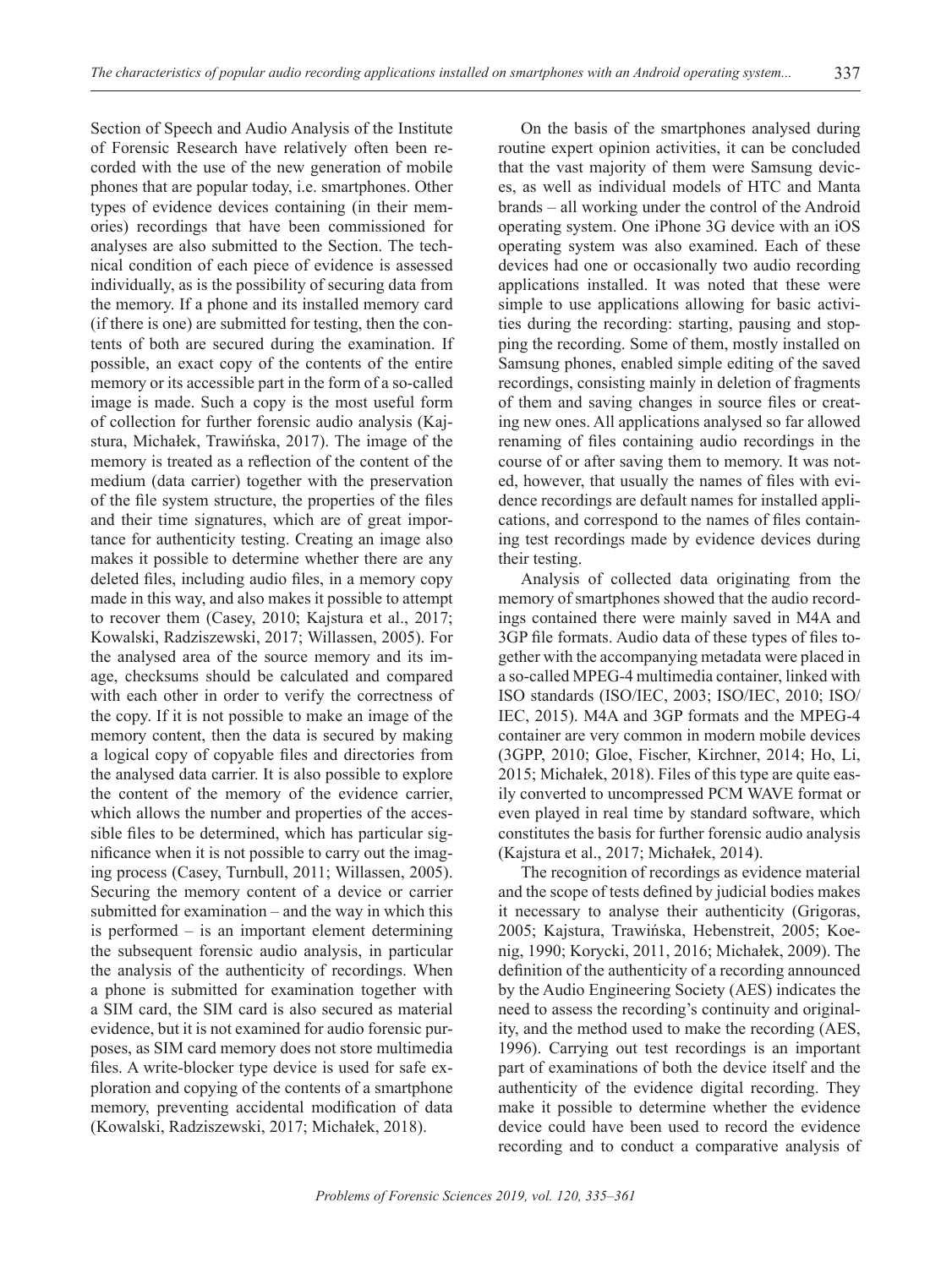the parameters and structure of the file containing test recordings (Cooper, 2006; Kajstura et al., 2017; Koenig, Lacey, 2012; Michałek, 2016). They also make it possible to determine whether the device enables the recording of powerline hum and to reveal other possible characteristic features, such as a DC offset (Grigoras, Cooper, Michałek, 2009; Kajstura et al., 2005; Korycki, 2011).

The aspects discussed above also apply to recordings made by smartphones; however, it should be borne in mind that the emergence of new devices recording evidence recordings has forced the development of new ways of preparing and making test recordings. Smartphones are complex multifunction digital devices with their own operating system and with a high probability that every other model will have a different audio recording application installed. If the commissioning party has not submitted the device which was supposed to have been used to make the recording that has been submitted for analysis (most often, s/he has only provided a copy of the recording saved on a different data carrier) and the official request contains questions related to authenticity analysis, s/he should be requested to deliver such a device for testing.

In the process of preparing test recordings on the smartphone, its system settings, including the time clock, and installed applications should be verified. For audio recording applications, the following are established first: the current recording settings, the selected memory and storage folder path, the list of files containing recordings, and possibly other accompanying files, as well as the range of presented information about files. Next, one should determine all possible application settings, such as recording formats and parameters, and file naming, as well as the possible scope of their changes. Before recording "valid" test recordings, which will be subject to later comparative analysis, it is good practice to make a recording or several recordings (at least one for each format) in order to determine which options are available during and immediately after the recording. Experience shows that on smartphones some of the application options are only activated in the course of recording. This also allows determination of how the recordings are saved, i.e. automatically or with user interaction, their real names and readable parameters. Not all applications present the format of recordings or file extensions in a standard way, describing parameters with sometimes enigmatic names in the form of "good quality" or "small files". Familiarisation with the capabilities of a given application allows development of an optimal plan for making test recordings, containing a description of their execution, the sequence of recordings and

sequences of reproduced test signals and the application of all possible settings and functions. In practice, test recordings are not stored in the memory built into the evidence smartphone so as not to interfere with its content, but on installed removable microSD memory cards. Cards with a reasonably good saving speed, for example class 10, should be used to in order to ensure that the data stream is saved uninterruptedly on the data carrier. For security purposes, the stage of preparing and making test recordings takes place in a screened chamber without access to the mobile phone network. All tests on the phone are carried out without an installed SIM card or evidence memory cards, and without changing the system settings, folder and file contents. After the forensic audio tests are completed, the memory status of the smartphone is routinely verified, taking into account the files containing the recordings, both from the level of the recording application and the file manager.

Valid recording of test recordings with the use of a smartphone is a time-consuming task and is preceded by appropriate preparation, but it is important in the process of analysing the device, the application and the saved recordings as well as in the analysis of the authenticity of evidence recordings.

#### **3. Material for testing**

#### 3.1. Audio recording device and applications

A popular Samsung smartphone, the Galaxy J3 Dual SIM 2017, constituted the hardware used in the research. At the time of purchase, it had a pre-installed Android version 8.0.0 operating system as well as an application for recording audio: Samsung Voice Recorder version 21.0.22.166.

In order to carry out the intended tests with the use of the Google Play service, descriptions of available applications for making audio recordings were analysed. Next, on the basis of a combined assessment encompassing: number of installations of the given application (popularity), high rating by users and reviewers, as well as capabilities and functionality, eight free applications were selected. The names of these applications are as follows (the version of the application and the developer are given in brackets): Voice recorder (2.34, Splend Apps), Easy Voice Recorder (2.6.1, Digipom), Voice Recorder (5 (36.0), recorder&smart apps), Smart Recorder (1.9.6, Smart Mob), Voice Recorder (3.08, Appliqato Software), Voice Recorder (1.5.6, thinksimple app), EZ Voice Recorder (1.5.11, Top 1), Tape-a-Talk Voice Recorder (2.0.7,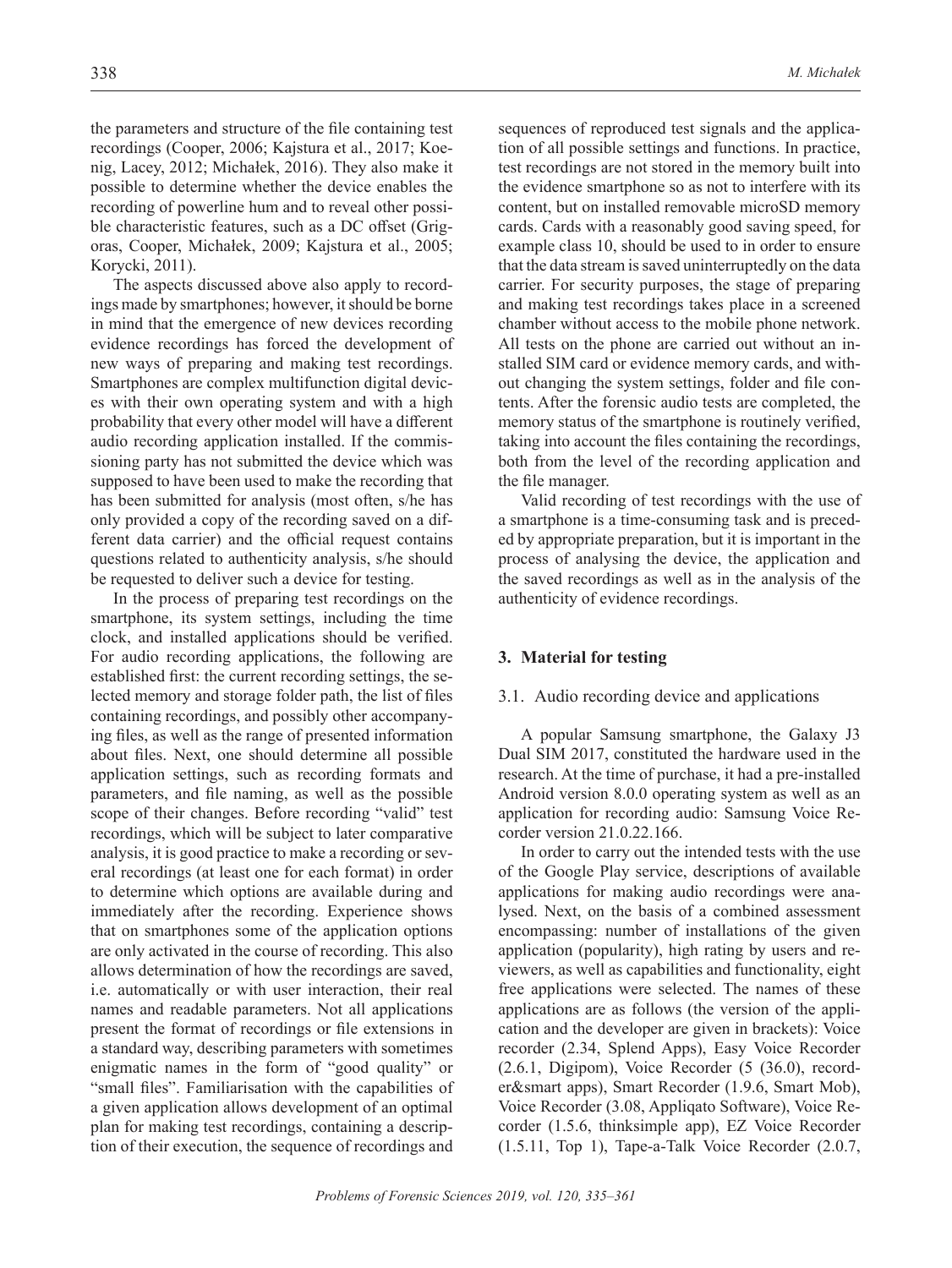Markus Drösser). For your information, please note that, according to the Google Play service, the number of downloads ranges from about 1 million for the application Tape-a-Talk Voice Recorder to over 1 billion for Samsung Voice Recorder. All the mentioned applications were installed on the Samsung Galaxy J3 Smartphone described above, and after making test recordings with these applications, the Android operating system on this device was upgraded to version 9. After making recordings using the Samsung Voice Recorder version 21.0.22.166, it was upgraded to the newer version 21.1.06.11 and further test recordings were made using it.

In total, properties of 10 applications designated for recording audio recordings in the Android system versions 8 and 9 were analysed. This analysis was performed with the use of:

- information read directly from the menu of the running application,
- the file manager installed on the Android system of the smartphone,
- Windows 7 Ultimate file explorer.

#### 3.2. Audio recordings

With the help of the above mentioned 10 applications installed on the Android system, 142 audio test recordings were made in 6 different formats. These recordings were made using all possible recording settings and functions available during the recording, such as: start and stop recording, pause function, activation of recording by volume level, overwriting with a newer recording, indexing, automatic saving or with user interaction. After the test recordings were made, they were edited in the following ways with the help of applications which had such a capability: deleting a fragment of the recording, copying and pasting a fragment of the recording, overwriting an already saved recording with a newer recording, or repairing the file header. These recordings contain as wide a range of signals as possible, such as: white noise, low, medium and high frequency tones, speech and intentional interference, both impulse and continuous. To safely explore the contents of the memory containing recordings, and to make copies of the recordings, a write-blocker was used to prevent possible modification of data on these types of carriers.

For the purposes of further research, copies of files were made from a device that recorded onto the hard disk of a computer. An analysis of the properties of the collected files containing the test recordings was performed using the following tools:

- programs designed for the analysis of multimedia files, i.e., ffprobe version git-2019-11-13-4e0860e and MediaInfo version 19.09, Windows 7 Ultimate file explorer, the file manager installed on the Android system of the smartphone, as well as information presented by applications making the recordings;
- hexadecimal editors 010 Editor version 6.0.2 and HxD version 1.7.7.0, designed to read and visualize the data structure of the saved files;
- a computer program developed for the needs of this research.

A computer program operating in the MATLAB environment was developed for analysing the data contained in the files with the test recordings. This program enables automatic structure exploration and metadata detection in audio files of any format; however, it was designed primarily for analysis of files saved in MPEG-1 – MPEG-4 and RIFF standards. Files of this kind constitute almost all of the collected research material and may contain more extensive metadata. The operation of the created program can be presented as follows:

- 1) import of an audio file selected for analysis into a workspace; the import algorithm recognizes the file type on the basis of the file extension and proposes an analysis method that is suitable for the given format, with the user also being able to determine the file type and choose the method by themself,
- 2) defining of the analysis area, i.e. the whole file or the part of the file containing the metadata; the analysing program may skip the encoded audio data, for example, the whole *mdat* box in MPEG files, and the whole chunk *data* in RIFF files; the file area with encoded media is usually the most extensive part of the file, where there are usually no metadata,
- 3) exploring a designated area byte by byte and searching for all character strings that may constitute metadata; the detection and decision algorithm is based on the four-character code (FourCC) sequences implemented in the program for boxes and chunks (mainly for MPEG and RIFF) as well as other possible markers, identifiers and tags for all analysed formats; to ensure correct operation, the algorithm also takes into account upper and lower case letters, location in the file, size and interval between consecutive recognized metadata; in the case of detection of a hitherto unknown four-character code sequence, the program also presents it in the results, in order to complete the description and for the user's knowledge; the concepts mentioned here will be discussed in greater detail later in this paper,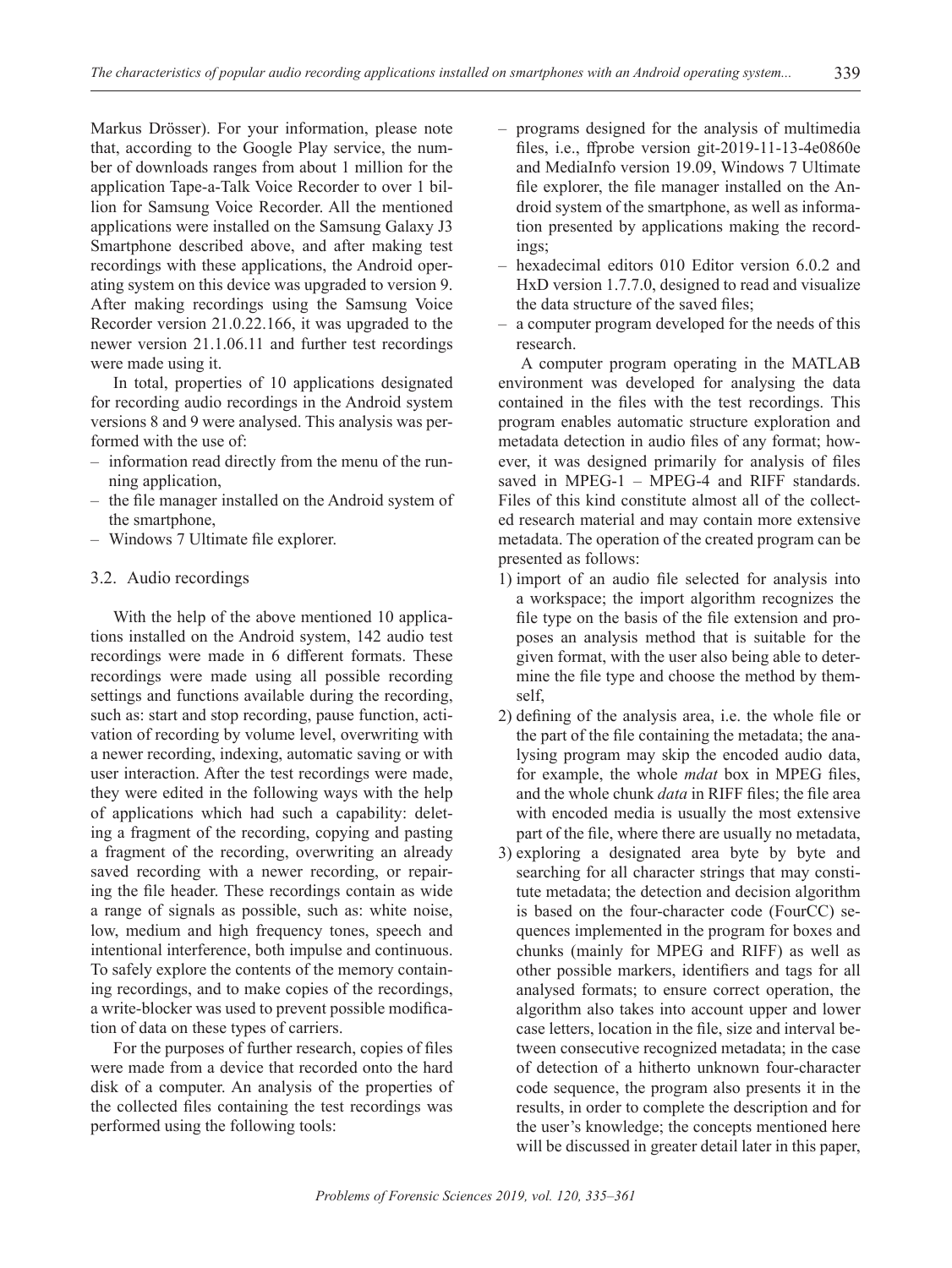- 4) saving of the metadata structure of the analysed file to a spreadsheet for the purpose of possible further comparative analysis with other files,
- 5) optional saving to a spreadsheet of metadata indicated by the user, i.e. name, size, location in the file and content.

In the course of the analysis of the collected audio files, the created program was optimized on the basis of a feedback loop with the aim of using it for the analysis of various formats and possible data structures. Apart from the obtained results of the analyses, available research papers and technical documentation were also referred to during development of the program (3GPP, 2010; 3GPP, 2011; ISO/IEC, 1993; ISO/IEC, 2015; Microsoft Corp., 1994; Microsoft Corp., 2010). This program constitute a tool supporting authenticity examinations of audio recordings, which are carried out as part of expert opinion work at the Institute.

# **4. Results**

#### 4.1. Analysis of features of installed applications

The aim of this part of the research was to determine what the possibilities are of recording audio recordings, saving and possibly editing them with the use of applications installed on the Samsung smartphone.

Table 1 presents basic features of the 10 applications with which test recordings were made: the format of saving of the sound, available functions during the

recording, the possibility of editing the recordings by a given application and the application options. These applications allow you to save audio recordings in 6 different formats: 3GP, AAC, AMR, M4A (MP4 with audio), MP3 and WAV. An analysis of the parameters of the files containing test recordings, described in detail in a further part of the paper, allowed establishment of the fact that the examined applications most frequently use an MPEG-4 type multimedia container based on ISO standards. It contains a relatively large amount of metadata in relation to other multimedia containers, which is a positive feature from the point of view of analysis of the authenticity of recordings.

In addition to the basic functions of starting and stopping the recording, all applications are equipped with a pause function. This is important information, because activation of this function – intentionally or accidentally – causes discontinuity of the recording. Analysis of the continuity of a recording is one of the basic examinations in the course of analysing its authenticity (Kajstura et al., 2017; Korycki, 2016). In recordings made with older models of phones, which were equipped with function buttons, the use of pause often resulted in the recording of characteristic noises. The use of touchscreens on smartphones significantly reduces the recording of such noises, so discontinuities of this kind are sometimes difficult to reveal (Kajstura et al., 2017). Interestingly, some of the tested applications only allow this function for selected saving formats (items: 2, 3 and 9 in Table 1). Additionally, in the Smart Recorder application, an automatic pause function is available. When this function is turned on,

Table 1

*The basic features of installed applications used to make audio test recordings*

|    | Application                                | Format                | Recording options                        | Audio edit        | Audio edit options        |
|----|--------------------------------------------|-----------------------|------------------------------------------|-------------------|---------------------------|
|    | <b>Samsung Voice Recorder</b>              | M <sub>4</sub> A      | START, STOP, PAUSE                       | yes               | trim, overwriting         |
| 2  | <i>Voice Recorder (Splend Apps)</i>        | WAV, M4A, 3GP,<br>MP3 | START, STOP, PAUSE<br>(WAV only)         | no                | none                      |
| 3  | <b>Easy Voice Recorder (Digipom)</b>       | WAV, M4A, 3GP         | START, STOP, PAUSE<br>(WAV, M4A)         | no                | none                      |
| 4  | Voice Recorder (recorder&smart apps)       | WAV, MP3              | START, STOP, PAUSE                       | yes               | trim, copy&paste          |
| 5. | <b>Smart Recorder (Smart Mob)</b>          | <b>WAV</b>            | START, STOP, PAUSE,<br><b>AUTO PAUSE</b> | no                | none                      |
| 6  | <i>Voice Recorder (Appliqato Software)</i> | AAC, WAV,<br>AMR, M4A | START, STOP, PAUSE                       | no                | none                      |
| 7  | <i>Voice Recorder (thinksimple app)</i>    | MP3, WAV              | START, STOP, PAUSE                       | no                | none                      |
| 8  | <b>EZ Voice Recorder (Top 1)</b>           | MP3, M4A              | START, STOP, PAUSE                       | yes               | trim                      |
| 9  | <b>Tape-a-Talk Voice Recorder</b>          | WAV, AAC              | START, STOP, PAUSE<br>(WAV only)         | yes<br>(WAV only) | trim, append<br>recording |
| 10 | Samsung Voice Recorder (upgrade)           | M <sub>4</sub> A      | START, STOP, PAUSE                       | yes               | trim, overwriting         |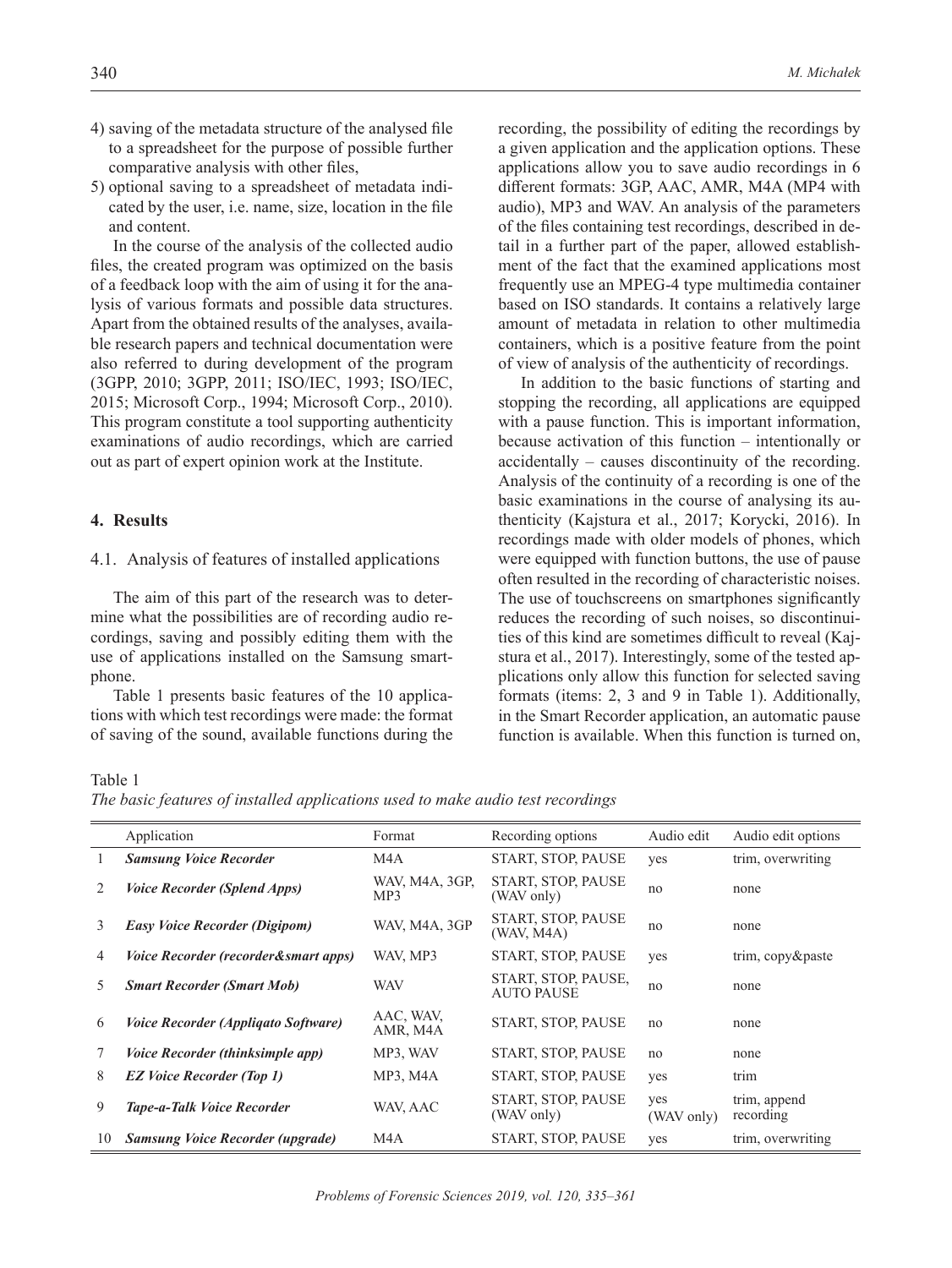the recording is automatically paused when the value of sound intensity drops below a set threshold, and it is activated when the sound intensity increases above this threshold.

Half of the analysed applications enable editing of recordings made by them (items: 1, 4 and 8–10 in Table 1), while the Tape-a-Talk Voice Recorder application only does for WAV format. In all these applications, after saving the recording, it is possible to remove the initial and final fragment or a fragment within the recording (trim option). The Samsung Voice Recorder application in both versions allows you to set the initial recording point and overwrite the recording with a new one in a saved or recorded and paused recording. The Voice Recorder application (recorder&smart apps) allows you to copy and paste a fragment of the recording to another place, while Tape-a-Talk Voice Recorder allows you to add a further part of the recording starting from the end of the already saved recording.

Among the significant additional options, in the case of the Samsung Voice Recorder – the possibility of setting checkpoints (so-called bookmarks) by the user together with a description during and after saving of the recording should be mentioned. In turn, the Tape-a-Talk Voice Recorder application has an option to repair the header for WAV files, consisting in automatic entering of the parameters of the file given by the user into the metadata: sampling frequency, bit quantization and number of channels.

Table 2 shows the results of the analysis of features of installed applications, such as assigned extensions and default names for files containing source recordings and recordings after editing, as well as saving options for recordings. Such analysis turns out to be important, since default names of source files in the case of 6 applications (items: 1, 3, 6, 7, 9 and 10) are always different from the default names assigned by other applications. On the other hand, for the 4 remaining applications (items: 2, 4, 5 and 8), the default names of their files are different only for selected formats or with the option to add a time signature to the file name. An important feature of the application is the inclusion in the file names of information about the date and time, both as a fixed element (items: 4, 7 and 8) and as an option set by the user (items 5 and 9). Time signatures in the names of such files are linked with the start of recording, but they depend on the setting of the built-in clock of the smartphone. Most applications, i.e. with the exception of items 4, 7 and 8, number their recordings incrementally. For some applications, there are also some characteristic features in the discussed area. For the Samsung Voice

Recorder, the file names stored on the microSD card receive an additional string of *\_sd* characters. The Voice Recorder application (Appliqato Software) adds a unique string of alphanumeric characters to the file name, while Easy Voice Recorder for the M4A format allows you to save a file with an m4a or mp4 extension selected by the user.

Edited recordings can be saved either in a new file or in the same (source) file (items: 1, 9 and 10), or only in a new file (items 4 and 8). The common feature of the edited files and those saved as source files is their unchanged name. In turn, all applications add numbering indicating subsequent editing to files saved as new (for example *-1* and *-2* for item 1) or strings of characters indicating execution of editing (for example *CUT1* for item 8).

Table 2 also shows how a recording is saved to a file after finishing, for specific applications, which can be done in two different ways. In the first case, saving takes place after approval of the name proposed by the application or after entering your own. In this case, the application waits for the user to interact, which may affect the time signature of the file modification. In the second case, the application saves to a file with a default name and automatically after a recording is finished.

The menus of all analysed applications allow the renaming of files containing already saved recordings. However, as previously indicated, usually the names of files containing evidence recordings are the default names for the recording application used. Therefore, the analysis of file names for audio recording applications is justified, as it may support the identification of a specific application, which can be seen both in the examples presented above and in the literature (Kajstura et al., 2017; Michałek, 2016).

# 4.2. Analysis of the properties of audio recordings and files

In this part of the paper, the properties of the audio recordings and files that were saved using the 10 installed applications will be presented.

# *Recording parameters*

As noted, 142 audio recordings were made with sound saved in 6 different formats using the applications selected for testing. Here are the formats in order of their frequency of occurrence: WAV – in 7 applications,  $MA - 6$ ,  $MP3 - 4$ , followed by  $AAC$  and 3GP – 2, and AMR – 1. Table 3 presents the names of the predefined audio quality settings and their param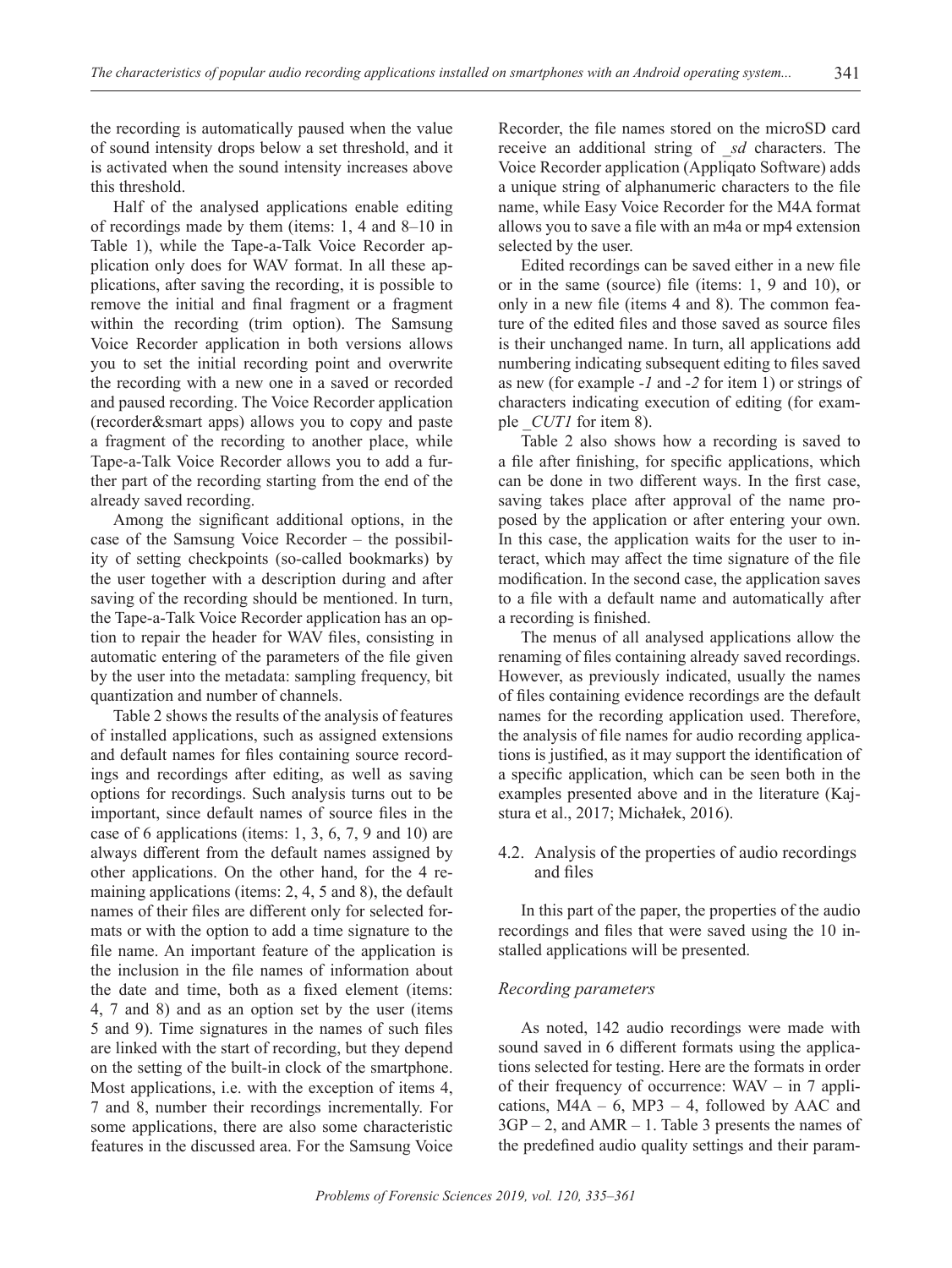eters for specific applications and possible recording formats: sampling frequency in [kHz] and bit rate in [kbps]. As you can see, the menus of some of the applications allow you to select defined parameter settings for various formats without the possibility of changing them, which are described by names indicating the recording quality. The remaining applications allow the user to freely select the settings to the extent possible. For 2 formats, i.e. 3GP and AAC (items 3 and 9), it was not possible to change any recording parameters, but only to record a recording with one defined setting. On the other hand, for application (item) 2 and for the 3GP format, the menu indicated the possibility of changing the parameters, but the saved files were always characterized by the parameters given in Table 3.

Table 4 shows the codecs used for saving sound for the different formats which have been implemented in the tested applications. In turn, Table 5 presents the

multimedia container or data structure used to save the encoded audio data and the metadata describing it.

On the basis of the obtained results, which are presented in Tables 4 and 5, interesting characteristic features can be observed for individual applications. Applications (items) 2 and 3 use AMR codecs in 3GP files and place the data in an MPEG-4 container. Voice Recorder (Splend Apps) uses a rarely applied broadband variant of the AMR codec, i.e. AMR-WB, and – in sound files with an mp3 extension and labelled as MP3 format – it uses AAC-LC coding and places data in an MPEG-4 container. Voice Recorder (Appliqato Software) is the only one to use a "conventional" AMR file structure with an AMR-NB (Narrowband) codec. Several applications (items: 4, 7 and 8) in MP3 file format use MPEG-1, MPEG-2 and MPEG-2.5 standards for different quality of recordings, i.e. MPEG-1 for the best, and MPEG-2.5 for the worst.

Table 2 *Default file names, extensions and saving options for analysed audio recording applications*

| Appli-<br>cation | File<br>extension           | Example of default file name:<br>original recording        | Example of default file name:<br>after editing | Saving options                            | Saving edited<br>file as |
|------------------|-----------------------------|------------------------------------------------------------|------------------------------------------------|-------------------------------------------|--------------------------|
|                  |                             | Voice 001.m4a (device memory)                              |                                                | wait for user                             |                          |
| 1                | m <sub>4a</sub>             | Voice 031 sd.m4a (microSD)                                 |                                                | wait for user                             | new or                   |
|                  |                             |                                                            | Voice 031 sd-1.m4a                             | automatic                                 | source                   |
|                  |                             |                                                            | Voice 031 sd-2.m4a                             |                                           |                          |
| $\overline{2}$   | wav, m4a,<br>$3gp$ , mp $3$ | Recording_1.wav                                            | X                                              | automatic                                 | X                        |
| $\mathfrak{Z}$   | way, m4a,<br>mp4, 3gp       | My recording 1.wav                                         | X                                              | automatic                                 | X                        |
|                  |                             | 2019 07 19 12 02 00.wav                                    | 2019_07_19_12_02_00_1.wav                      | wait for user                             |                          |
| 4<br>way, mp3    |                             |                                                            | 2019 07 19 12 02 00 2.wav                      |                                           | new                      |
| 5                | way                         | Recording 2.wav                                            | X                                              | automatic                                 | X                        |
|                  |                             | 20190719-1626_Recording_6.wav                              |                                                |                                           |                          |
| 6                | aac, wav,<br>amr, m4a       | Recording 1 (1271241a-2ea7-4b58-<br>b03c-6138b52fd362).aac | $\mathbf{X}$                                   | wait for user<br>or automatic<br>(option) | $\mathbf X$              |
| $\boldsymbol{7}$ | $mp3$ , way                 | audio 111400 220819.mp3                                    | X                                              | wait for user                             | X                        |
| 8                | mp3, m4a                    | 2019 08 23 18 34 01.mp3                                    | 2019 08 23 18 34 01 CUT1.mp3                   | automatic                                 |                          |
|                  |                             |                                                            | 2019 08 23 18 34 01 CUT2.mp3                   |                                           | new                      |
|                  |                             | Recording 2.aac                                            | editing not available                          | automatic                                 | X                        |
| 9                | wav, aac                    | Recording-19-12-27-14-16-00.wav                            | Recording-19-12-27-14-16-00cut1.<br>way        |                                           |                          |
|                  |                             |                                                            | Recording-19-12-27-14-16-00cut2.<br>way        | automatic                                 | new or<br>source         |
|                  |                             | Voice 038.m4a (device memory)                              |                                                | wait for user                             |                          |
| 10               | m <sub>4a</sub>             | Voice 045 sd.m4a (microSD)                                 |                                                | wait for user                             | new or                   |
|                  |                             |                                                            | Voice 045 sd-1.m4a                             | automatic                                 | source                   |
|                  |                             |                                                            | Voice 045 sd-2.m4a                             |                                           |                          |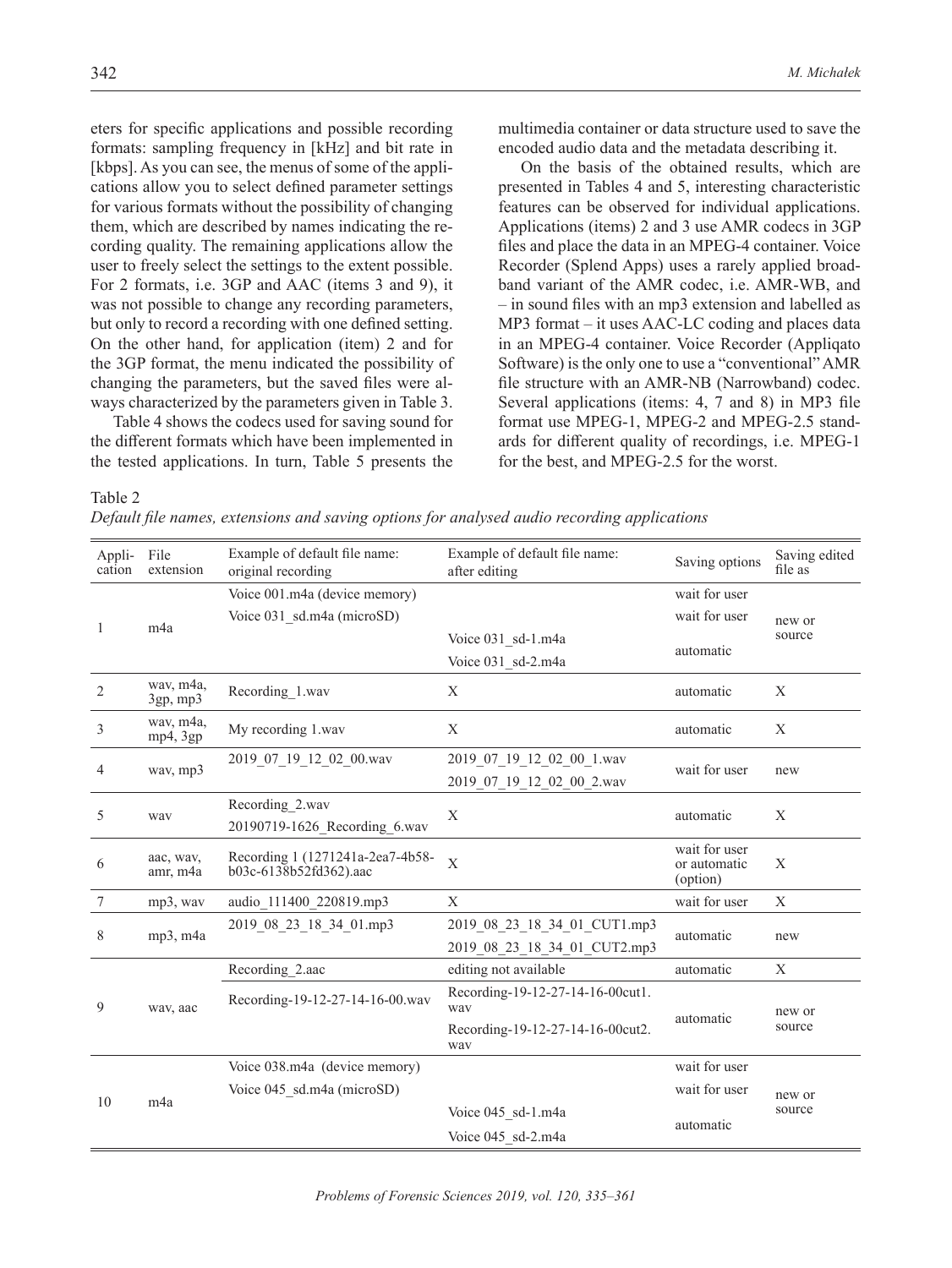Table 3

| Audio quality settings for tested applications. The data are presented in the following order: setting name, sampling |  |  |
|-----------------------------------------------------------------------------------------------------------------------|--|--|
| frequency [kHz] and bit rate [kbps]                                                                                   |  |  |

| Appli-         | Formats and settings                                                                                  |                             |              |                                                                                 |                                                           |                            |  |  |  |
|----------------|-------------------------------------------------------------------------------------------------------|-----------------------------|--------------|---------------------------------------------------------------------------------|-----------------------------------------------------------|----------------------------|--|--|--|
| cation         | M <sub>4</sub> A                                                                                      | 3GP                         | <b>AMR</b>   | <b>WAV</b>                                                                      | MP3                                                       | <b>AAC</b>                 |  |  |  |
| 1              | HIGH 48/256<br><b>MEDIUM 44.1/128</b><br>LOW 44.1/64                                                  | X                           | X            | X                                                                               | X                                                         | X                          |  |  |  |
| 2              | GOOD 8-44.1/32-320                                                                                    | <b>SMALL FILES</b><br>16/24 | $\mathbf{X}$ | HIGH 8-44.1/128-706                                                             | GOOD 8-44.1/32-320                                        | X                          |  |  |  |
| 3              | HIGH 44.1/96<br><b>MEDIUM 16/32</b><br>LOW 8/32<br>or user settings: 8-48kHz<br>extension: m4a or mp4 | 8/12.2<br>(no settings)     | X            | HIGH 44.1/706<br><b>MEDIUM 16/256</b><br>LOW 8/128<br>or user settings: 8-48kHz | X                                                         | X                          |  |  |  |
| $\overline{4}$ | X                                                                                                     | X                           | X            | 11.025-44.1/176-706                                                             | 11.025-44.1/64-128                                        | X                          |  |  |  |
| 5              | X                                                                                                     | X                           | X            | 8-44.1/128-706                                                                  | X                                                         | X                          |  |  |  |
| 6              | 8-44.1/48-128                                                                                         | X                           | 8/12.2       | 8-44.1/128-706                                                                  | X                                                         | 8-44.1/48-128              |  |  |  |
| 7              | X                                                                                                     | X                           | X            | 8-48kHz/128-768                                                                 | 8-48/64-320                                               | X                          |  |  |  |
| 8              | LOW 11.025/64<br><b>NORMAL 22.05/128</b><br>HIGH 44.1/256                                             | X                           | X            | X                                                                               | LOW 11.025/64<br><b>NORMAL 22.05/128</b><br>HIGH 44.1/256 | X                          |  |  |  |
| 9              | X                                                                                                     | X                           | X            | 8-22.05/128-352<br>(free version)                                               | X                                                         | 44.1/12.2<br>(no settings) |  |  |  |
| 10             | HIGH 48/256<br><b>MEDIUM 44.1/128</b><br>LOW 44.1/64                                                  | X                           | X            | X                                                                               | X                                                         | X                          |  |  |  |

# Table 4 *Audio codecs implemented in installed applications*

|             | Audio codec |        |        |                 |                        |            |
|-------------|-------------|--------|--------|-----------------|------------------------|------------|
| Application | M4A         | 3GP    | AMR    | <b>WAV</b>      | MP3                    | AAC        |
|             | AAC-LC      | X      | X      | X               | X                      | X          |
|             | AAC-LC      | AMR-WB | X      | <b>WAVE PCM</b> | AAC-LC                 | X          |
| 3           | AAC-LC      | AMR-NB | X      | <b>WAVE PCM</b> | X                      | X          |
| 4           | X           | X      | X      | <b>WAVE PCM</b> | LAME 3.99.5, CBR       | X          |
| 5           | X           | X      | X      | <b>WAVE PCM</b> | $\mathbf{X}$           | X          |
| 6           | AAC-LC      | X      | AMR-NB | <b>WAVE PCM</b> | $\mathbf{X}$           | AAC-LC v.2 |
|             | X           | X      | X      | <b>WAVE PCM</b> | <b>LAME 3.100, CBR</b> | X          |
| 8           | AAC-LC      | X      | X      | X               | <b>LAME 3.100, CBR</b> | X          |
| 9           | X           | X      | X      | <b>WAVE PCM</b> | $\mathbf{X}$           | AAC-HE     |
| 10          | AAC-LC      | X      | X      | X               | X                      | X          |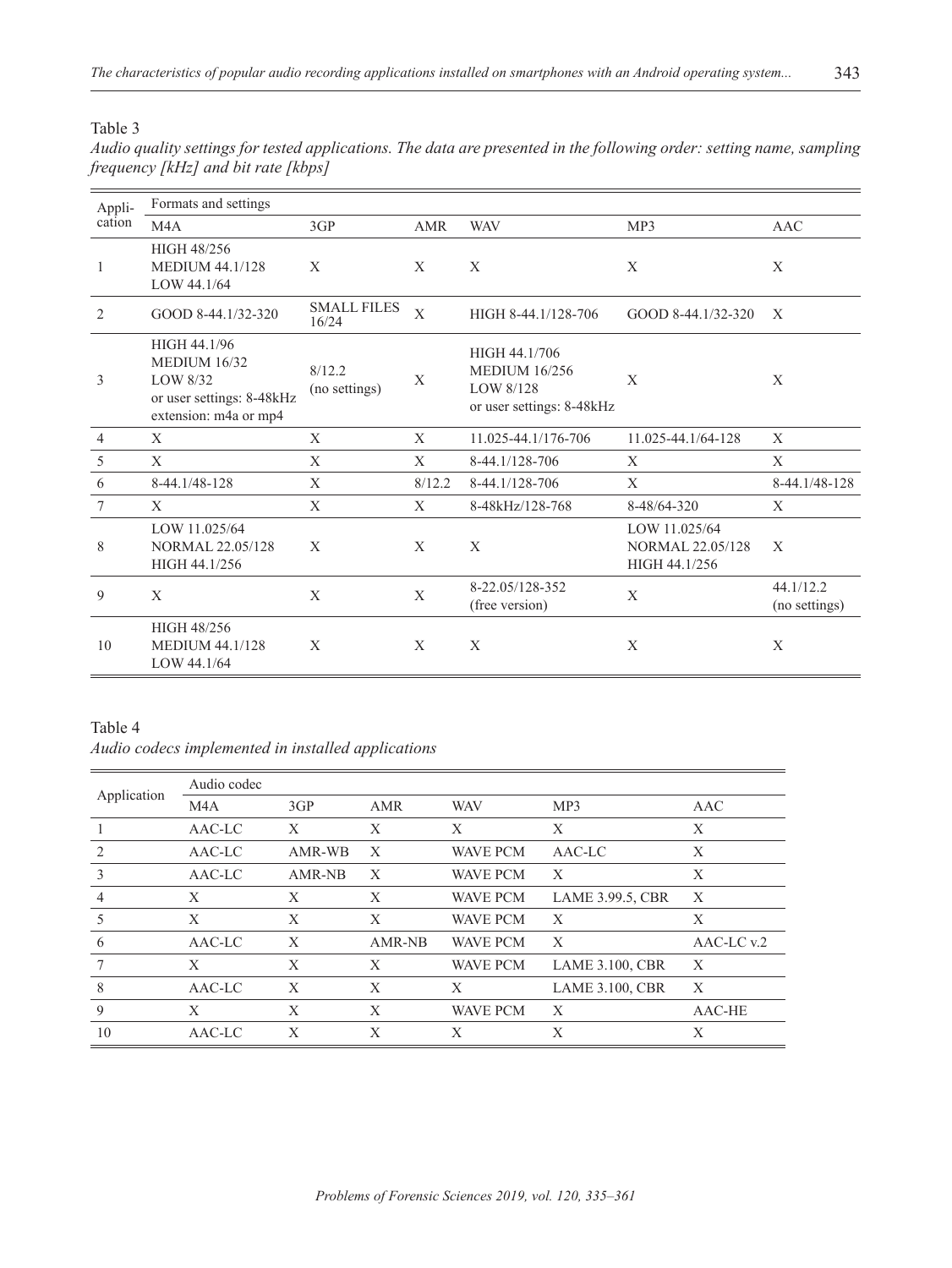The obtained results allow us to state that among the tested applications, the MPEG-4 type container is the most commonly used one; it is very universal and designed to hold various types of multimedia together with metadata. Similarly to the case of the test recordings, it is currently the most common container in which evidence audio recordings are saved when using smartphones.

#### *Time signatures*

The analysis also encompassed information on the recording time of source test recordings and recordings that had been edited with the installed applications. The influence of the way of recording of these recordings on their time signatures was also analysed.

During the making of each test recording, the time of its starting and stopping was noted from the clock of the recording device. In this paper, an analysis of default names of recorded audio files has been described above. It was established that 6 tested applications make it possible to add a string of characters, indicating the date and the time, to file names. Time signatures of files containing these recordings were read with the help of the menu of the tested applications, the Android operating system and Windows Explorer directly from the memory where the recordings were saved.

Table 6 shows the names of example files containing audio recordings together with the date and time of the start and end of the recording, and the time signatures of modifications read by the above mentioned three methods. The results indicate that the strings of characters with the date and time contained in the file

names correspond to the date and time of the start of the recording. On the other hand, the time signatures of the modifications read with the help of the Android system and Windows Explorer are associated with the end of the making of recordings and saving them to file. Similarly, the menu of most of the analysed applications enables reading of the time signature of the modification of the files, with the exception of Smart Recorder (Smart Mob) and EZ Voice Recorder (Top 1), which give the time signature of creation.

The Android file manager did not allow you to read the time signature of the creation of the saved audio files; in turn, Windows indicated the time signature of creation as being the same as the time signature of modification, i.e. not corresponding to the real time.

The recordings indicated in Table 6 were recorded as continuous ones and were saved directly after finishing with names proposed by the applications. It was established that 5 of the tested applications indicated in Table 2, after finishing the recording, wait for interaction from the user before saving the recording to file. In order to determine whether this time affects the time signatures of the files, additional continuous test recordings were made, during which, from the end of the recording to the moment of confirmation and saving, the user waited for the smartphone clock to show the next minute. It was established that the time of modification of files saved in this way corresponded to the time of their finishing in the case of applications (items) 4, 6 and 7, i.e. Voice Recorder (recorder&smart apps), Voice Recorder (Appliqato Software) and Voice Recorder (thinksimple app). However, for the Samsung Voice Recorder in both tested versions (items 1 and 10), the time of modification of the file

| Table 5                                                            |  |  |
|--------------------------------------------------------------------|--|--|
| Multimedia container or file structure used by tested applications |  |  |

|             | Multimedia container or file structure |        |              |             |                  |             |
|-------------|----------------------------------------|--------|--------------|-------------|------------------|-------------|
| Application | M <sub>4</sub> A                       | 3GP    | <b>AMR</b>   | <b>WAV</b>  | MP3              | AAC         |
|             | MPEG-4                                 | X      | X            | X           | X                | X           |
| 2           | MPEG-4                                 | MPEG-4 | X            | <b>RIFF</b> | MPEG-4           | X           |
| 3           | MPEG-4                                 | MPEG-4 | X            | <b>RIFF</b> | X                | X           |
| 4           | X                                      | X      | X            | <b>RIFF</b> | MPEG-1, -2, -2.5 | X           |
| 5           | X                                      | X      | X            | <b>RIFF</b> | X                | X           |
| 6           | MPEG-4                                 | X      | <b>AMR</b>   | <b>RIFF</b> | X                | MPEG-2 ADTS |
|             | X                                      | X      | X            | <b>RIFF</b> | MPEG-1, -2, -2.5 | X           |
| 8           | MPEG-4                                 | X      | X            | X           | MPEG-1, -2, -2.5 | X           |
| 9           | X                                      | X      | X            | <b>RIFF</b> | X                | MPEG-4      |
| 10          | MPEG-4                                 | X      | $\mathbf{X}$ | X           | X                | X           |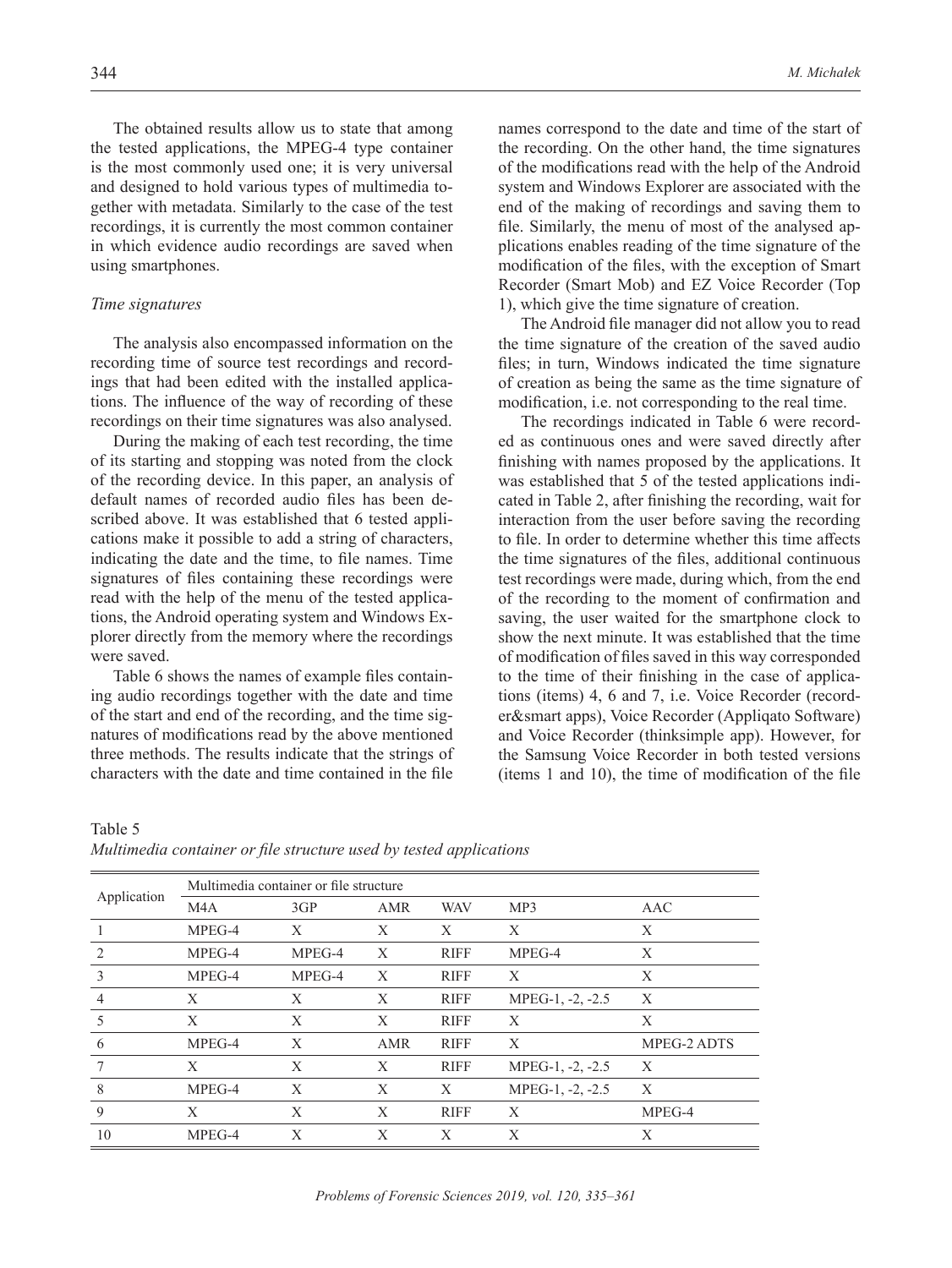corresponded to the moment of confirmation of the name and saving, which can be done by the user after a varying amount of time.

The influence of editing recordings in applications that have such an option on time signatures of modifications was also analysed. It was established that all files after the performed edition described in Table 1 were characterised by a changed, i.e. later, time of modification, but for applications (items) 4, 8 and 9, i.e., Voice Recorder (recorder&smart apps), EZ Voice Recorder (Top 1) and Tape-a-Talk Voice Recorder, the new time signature of modification corresponded to the moment of saving of the recording after changes. What is very interesting is that the time signature of modification for files edited in the Samsung Voice Recorder in both versions already changed at the moment of making the modification of the recording, even before confirming changes, and the fact of saving the file did not affect the time signature of the modification.

As can be seen, using the three methods given in Table 6 allows you to read the time signature of a modification rounded to the nearest minute. It should also be added that the file names mentioned in the table with the time of start of recording and time signatures of their modification indicated depend on the settings

of the clock built into the smartphone. Usually the Android menu allows you to change the settings of this clock and then the time information indicated above may differ from the real time. However, in the default configuration, smartphones have an option of automatically updating the time provided by the network operator, which is significant for authenticity examinations, as then the time set in the device corresponds to the real time. As already mentioned, usually the names of evidence audio files from the memory of smartphones correspond to default names; however, the menu of all hitherto analysed applications, both in evidence devices and in phones studied in this research work, allowed you to rename files containing recordings. The described methods of reading information about the time of recording and its possible editing on the basis of names of files and time signatures of creation or modification are helpful in the process of analysis of the authenticity of recordings, but they should always be verified by other methods, such as the method using powerline hum or analysis of file metadata.

### *Analysis of metadata*

Visualisation and analysis of the structure of files and information recorded in metadata are currently

#### Table 6

|  | Default file names and time signatures of the audio test recordings |  |  |  |  |  |
|--|---------------------------------------------------------------------|--|--|--|--|--|
|--|---------------------------------------------------------------------|--|--|--|--|--|

| Appl. | Default file name                         | Beginning<br>of the<br>recording | End of the<br>recording<br>and save | Modification<br>time<br>(application)   | Modification<br>time<br>(Android) | Modification<br>time<br>(Windows) | Duration |
|-------|-------------------------------------------|----------------------------------|-------------------------------------|-----------------------------------------|-----------------------------------|-----------------------------------|----------|
| 1     | Voice 025 sd.m4a                          | 2019-07-11<br>11:48:00           | 2019-07-11<br>11:52:00              | 2019-07-11<br>11:52                     | 2019-07-11<br>12:52               | 2019-07-11<br>12:52               | 03:59    |
| 2     | Recording 1.wav                           | 2019-07-17<br>15:44:00           | 2019-07-17<br>15:48:00              | 2019-07-17<br>15:48                     | 2019-07-17<br>15:48               | 2019-07-17<br>15:48               | 04:00    |
| 3     | 2019-07-18 15-39-<br>00My recording 5.m4a | 2019-07-18<br>15:39:00           | 2019-07-18<br>15:44:00              | 2019-07-18<br>15:44                     | 2019-07-18<br>15:44               | 2019-07-18<br>15:44               | 04:59    |
| 4     | 2019 07 19 11 11 00.wav                   | 2019-07-19<br>11:11:00           | 2019-07-19<br>11:16:00              | 2019-07-19<br>11:16                     | 2019-07-19<br>11:16               | 2019-07-19<br>11:16               | 04:59    |
| 5     | 20190719-1626 Recording 6.<br>way         | 2019-07-19<br>16:26:00           | 2019-07-19<br>16:27:00              | Created only:<br>2019-07-19<br>16:26:00 | 2019-07-19<br>16:27               | 2019-07-19<br>16:27               | 01:00    |
| 6     | Recording 1.aac                           | 2019-08-20<br>12:52:00           | 2019-07-20<br>12:57:00              | 2019-07-20                              | 2019-07-20<br>12:57               | 2019-07-20<br>12:57               | 04:59    |
| 7     | audio 114200 220819.mp3                   | 2019-08-22<br>11:42:00           | 2019-08-22<br>11:45:00              | 2019-08-22<br>11:45                     | 2019-08-22<br>11:45               | 2019-08-22<br>11:45               | 02:59    |
| 8     | 2019 08 23 18 34 01.mp3                   | 2019-08-23<br>18:34:01           | 2019-08-23<br>18:36:00              | Created only:<br>2019-08-23<br>18:34    | 2019-08-23<br>18:36               | 2019-08-23<br>18:36               | 01:59    |
| 9     | Recording-19-12-27-13-54-00.<br>way       | 2019-12-27<br>13:54:00           | 2019-12-27<br>13:57:00              | 2019-12-27<br>13:57                     | 2019-12-27<br>13:57               | 2019-12-27<br>13:57               | 03:00    |
| 10    | Voice 039 sd.m4a                          | 2019-12-27<br>14:48:00           | 2019-12-27<br>14:50:00              | 2019-12-27<br>14:50                     | 2019-12-27<br>14:50               | 2019-12-27<br>14:50               | 02:00    |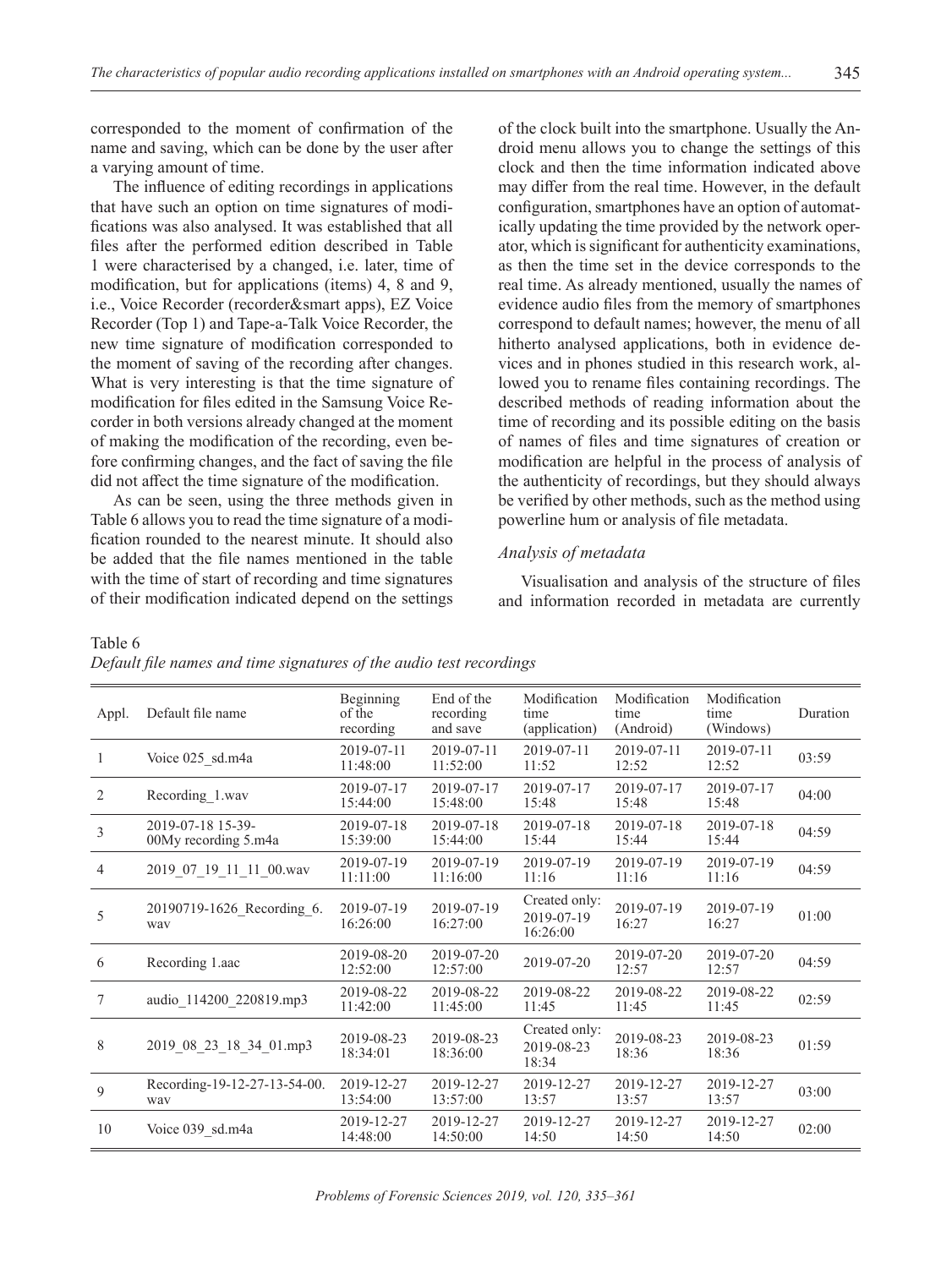among the basic methods of examining the authenticity of digital recordings (Ho, Li, 2015; Kajstura et al., 2017; Korycki, 2016; SWGDE, 2018). Metadata, i.e. additional information describing data with encoded sound, may be very important and include recording parameters, time signatures, data relating to the device and operating system and many others depending on the format and multimedia container (Gloe et al., 2014; Koenig, Lacey, 2012; Korycki, 2016; Michałek, 2018). In real cases, making test recordings with the studied device enables a comparative analysis of the structure of the test recording files with the structure of the evidence file. The analysis is carried out using software enabling visualization of files in hexadecimal and ASCII code form.

On the basis of analysis of all the test recordings, it was established that most of the data were located on files saved in an MPEG-4 container. It was further established that it is also the most frequently used by the analysed applications, which is indicated in Table 5. Traces unambiguously indicating editing of the audio recording using installed applications were revealed in the structure of this type of test files.

The internal structure of test audio files in the MPEG-4 container is based on the guidelines indicated in the ISO/IEC 14496 set of standards (ISO/ IEC, 2003; ISO/IEC, 2010; ISO/IEC, 2015). Within this structure, you can distinguish so-called boxes, i.e. separated and autonomous parts of the file, containing fields with metadata (information) or coded multimedia data, forming an ordered and hierarchical file structure. Data in boxes are saved in the *big-endian* convention, i.e. the most significant byte appears first.

Analysis of the structure of all test audio files stored in the MPEG-4 container showed that each of them contains 3 main boxes: File Type (identifier in structure: *ftyp*) with information about compatible specifications to play the file, Media Data (*mdat*) with coded multimedia data and Movie Box (*moov*) with metadata. Analysis of the File Type box for test files indicates that both versions of the Samsung Voice Recorder application make use of the basic specification 3GPP version 4, while the remaining applications saving files in MPEG-4 use the MP4 specification version 2. Additional metadata were not revealed in any test file within the Media Data box, except from its header. In the MPEG-4 container the most important object for analysis is a box called Movie Box, which contains metadata for coded media within numerous internal boxes – those boxes which are significant for this study will be discussed later. According to ISO recommendations, the Movie Box should be located at the end of the whole file (ISO/IEC, 2015).

In the case of all installed applications, test files in M4A, MP3 and AAC format in Movie Box contain 28 internal boxes. In M4A files in both versions of the Samsung Voice Recorder, there are an additional 4 boxes informing about: bookmarks placed by the user, their number, location and possible description. This application also adds an important box labelled with the identifier *vrdt* with a sequence of ASCII characters *com.sec.android.app.voicenote.common.util.VoiceRecorder* informing that the file has been recorded with the Samsung Voice Recorder, designed for the Android operating system. Test files saved in 3GP format contain 29 internal boxes in the Movie Box object. All analysed test files in the MPEG-4 container contain a *User Data* (*udta*) box, within which are located *SDLN*, *smrd* and *smta* boxes indicating that the file was saved using a Samsung device. Another significant object in all analysed MPEG-4 files is the *meta* box, in which *com.android.version* entries with values *8.0.0* or *9* indicate an Android operating system and the version. Examples of such metadata for recordings made with Samsung Voice Recorder applications (items 1 and 10 in Table 1) installed in both mentioned systems are presented in Fig. 1.



Fig. 1. Metadata within the *meta* box in MPEG-4 audio files relating to the smartphone operating system and the version: Android 8.0.0 (part a) and Android 9 (part b) for recordings made using the Samsung Voice Recorder application.

An *stsd* box was also noted in MPEG-4 files – it contained information on the codec and parameters of sound saving: for M4A, MP3 and AAC formats they are in an internal *esds* box, whilst for the 3GP format in a *sawb* or *samr* box (which corresponds to AMR-WB for application (item) 2 or AMR-NB for application (item) 3) as well as in a *damr* box. Information decoded from the *stsd* object allowed verification of the codecs and parameters of recording read using the menu of the applications and tools mentioned in section 3.2 of this work.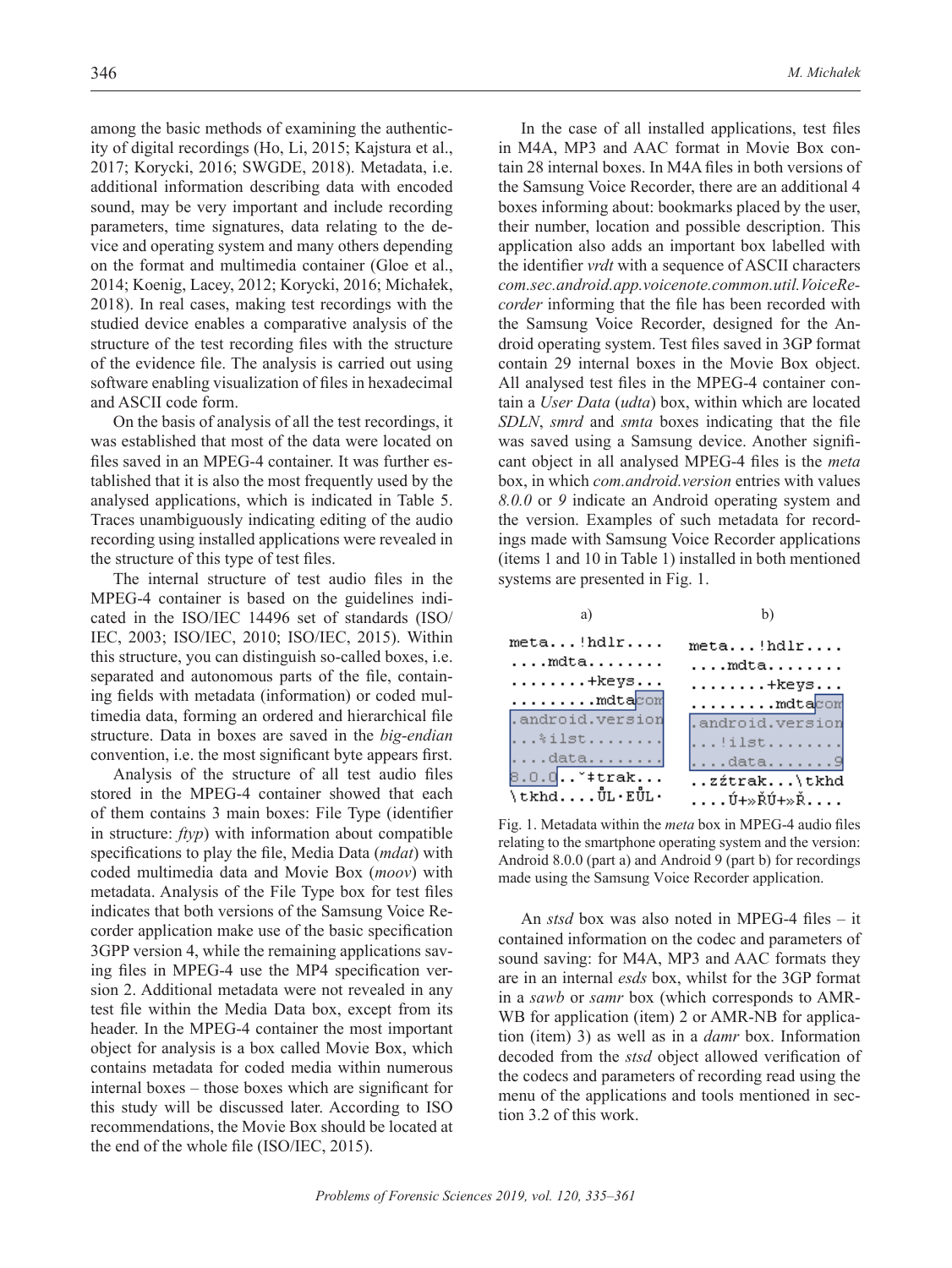In the *Movie Box* object in internal *mvhd*, *trak*\ *tkhd* and *mdia*\*mdhd* boxes, metadata contain a total of 6 entries allowing decoding of time signatures of creation and modification of a presentation, track and media rounded to the nearest 1 second for a recording saved in an MPEG-4 container. It was established that for each of the recordings that were not subjected to editing, the time signatures of creation decoded in this way are the same as the time signatures of modification and are linked with saving of a recording to file. They also correspond to the pre-defined system time signatures of modification, taking into account the difference in UTC time applied in metadata from system time and possible rounding to the nearest 1 minute. What is significant for authenticity testing is that time signatures in metadata in an MPEG-4 file do not change after copying the file to another data carrier. However, they depend on the smartphone clock setting at the moment a recording is saved. Metadata in *mvhd*, *trak* and *mdia* boxes also contain the duration for the audio recording rounded to the nearest 1 ms. Additionally, all saved test files in an MPEG-4 container in an *hdlr* box possess entries indicating only the content of the soundtrack.

The tested applications which save their recordings in WAV format use a PCM codec without signal compression. Recordings of this format are placed in a RIFF container and contain data blocks called chunks saved in the *little-endian* convention. Analysis of the structure of the RIFF test files showed that they all contain basic metadata for this type of file in canonical form: a RIFF identifier informing about the type of container, a WAV string, *fmt* chunk with recording parameters, and *data* chunk with the coded recording. Amongst applications saving recordings in this container, one that stands out is Smart Recorder (Smart Mob), which places an additional chunk *list* with internal objects *INFO* and *INAM*, which contain strings of characters with the name of the file. What is significant is that the name of a file saved in this way in metadata does not change after a possible name change in the file system.

The information about the applied version of the LAME codec is stored in structures of files in MP3 format (items: 4, 7 and 8 in Table 1). Only the Voice Recorder application (thinksimple app) places metadata with a TAG identifier, which contain a string of 4 characters with the year of recording, in the structure of such files.

As was established, among the installed applications, only the Voice Recorder (Appliqato Software) saves recordings in AMR and AAC formats in a "conventional" way. Analysis of the structures of test files

in these formats did not show the presence of any individual metadata, but only standard and basic information about recording parameters that are necessary to play a recording.

# *The influence of the editing of recordings on metadata*

As part of the research, the structures of files with recordings after editing – taking into account all possible options indicated in Table 1 – were analysed. Among applications having the option of editing, three of them allow for the editing of M4A files (items: 1, 8 and 10 in Table 1) and two applications each allow for editing of MP3 files (items 4 and 8) and WAV files (items 4 and 9).

Comparative analysis of files with source recordings in relation to files with edited recordings for WAV and MP3 formats, which were studied in this work, did not show changes in the structure of this type of files nor in the content of their metadata.

Significant changes in edited files were, however, noted for recordings in M4A format placed in an MPEG-4 container, which have been summarized in Table 7.

As can be seen, editing a recording with Samsung Voice Recorder in both versions and EZ Voice Recorder (Top 1) results in reorganization of the structure of M4A files: the metadata content is modified, fragments or even whole boxes are deleted, and their location or size are changed. The metadata modifications described in Table 7 were noted both in files after edition saved as new files, and in files after edition saved as source files.

In *mvhd*, *tkhd* and *mdhd* internal boxes, there are metadata allowing you to decode the time of creation and modification of the presentation, track and media saved in the track. Fields with time signatures contain values indicating the number of seconds since midnight 1 January 1904 in UTC time format to the moment of saving or modification of the recording. All test files saved in this research work contain tracks with recorded sound.

The effect of editing of a recording on metadata in an M4A file that allow the decoding of time signatures was analysed. The content of fields labelled as *creation\_time* and *modification\_time* in *mvhd*, *tkhd* and *mdhd* boxes was read using hexadecimal editors (ISO/IEC, 2015). In this way 6 values were read, which were decoded to UTC time and then to Central European time.

The EZ Voice Recorder application (Top 1), after edition of a recording, only allows it to be saved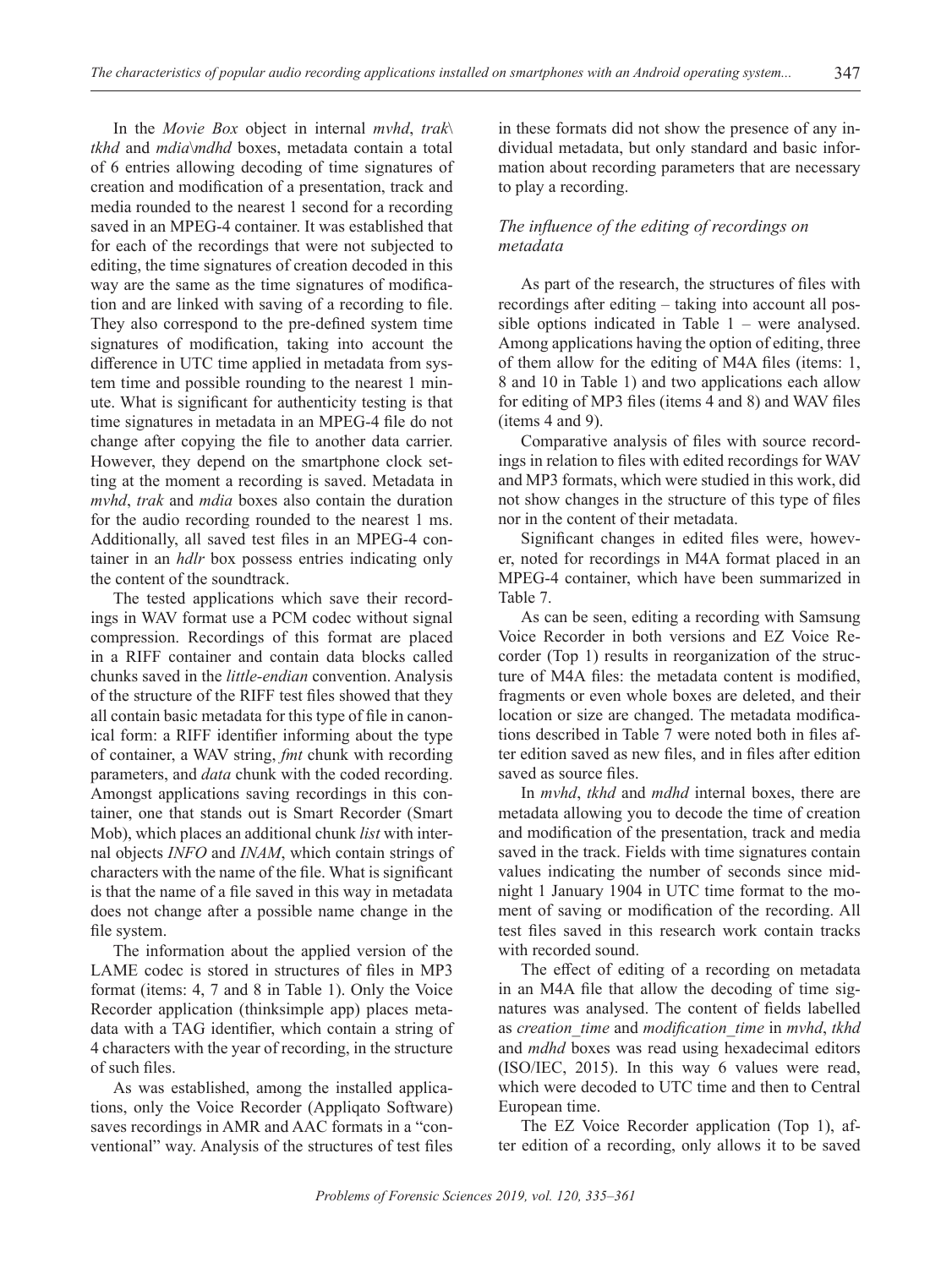to a new file (Table 2). For this application, analysis of the mentioned 6 fields from *mvhd*, *tkhd* and *mdhd* boxes showed that all decoded time signatures are the same and correspond to the moment of saving of the recording post edition to a new file.

In turn, for both versions of the Samsung Voice Recorder*,* after edition of a recording, there is a possibility to save the changes in the source file or in a new one, which has an influence on time signatures in metadata. It was established that after editing a recording and saving it:

- to a new file: time signatures of creation and modification of a presentation as well as time signatures of modification of a track and media correspond to the moment of edition of the recording (for example: deleting a fragment); in turn, time signatures of the creation of a track and media correspond to the time of saving of the source recording; it was also established that further modifications of the file cause a change in the time signature of creation and modification of the presentation as well as modification for the track and media; however, the time signatures of creation of the track and media remain without changes,
- in the source file: time signatures of creation and modification of the presentation and modification of the track and media correspond to the moment of edition of the recording, whilst the time signature of creation for the track and media are linked with saving of the recording to the file before its edition. On the basis of the results presented above, it can

be stated that editing a recording using an installed application causes changes in the structure of M4A files and modification of significant metadata. These changes, however, help in the evaluation of the authenticity of such a recording.

The research carried out on the applications and test recordings together with the obtained results constitute a source of information that can be used in the analysis of the authenticity of evidence recordings. The application of dedicated programs and system tools as well as the designed program in the MATLAB environment allowed analysis of parameters of files with recordings, their time signatures and metadata. The saved audio files were subjected to global comparative analysis and on this basis it was established that each of the installed applications places at least one distinctive feature within its files. Table 8 shows the properties of test files with an indication of those features that are distinctive for the given application in relation to others.

In each case the basic material for forensic audio analysis is a recording saved in a file, and the revealed distinctive features and their comparison with test recordings can be helpful in the identification of an application, software or device used to record the recording.

# **5. Conclusions**

Summarising the performed research, one may say that it has enabled a broadening of knowledge on the most frequently used applications for making audio recordings that are installed on the Android system. Analysis of selected applications allowed familiari-

Table 7

| Changes within metadata in M4A audio files after recording editing |  |  |  |  |
|--------------------------------------------------------------------|--|--|--|--|
|                                                                    |  |  |  |  |

|             | Metadata in boxes                |                                 |                                  |  |
|-------------|----------------------------------|---------------------------------|----------------------------------|--|
| Application | Before editing                   | After Editing                   | Contents and meaning             |  |
| 1 and 10    | meta                             | missing                         | operating system and version     |  |
|             | stts                             | resized (2B less)               | time indexes for samples         |  |
|             | stsz                             | replaced with stsc              | sample sizes                     |  |
| stsc        |                                  | replaced with stsz              | groups (chunks) of media samples |  |
|             | stco                             | resized (various lengths)       | chunks offset table              |  |
|             | hdlr                             | missing string: SoundHandle     | media type of the track          |  |
| 8           | ftyp; specifications: mp42, isom | specifications: M4A, mp42, isom | file type (specification)        |  |
|             | mdat                             | replaced with moov              | encoded media data               |  |
| moov        |                                  | replaced with mdat              | metadata for recording           |  |
|             | udta and sub-boxes               | missing                         | typical boxes for Samsung device |  |
|             | meta                             | missing                         | operating system and version     |  |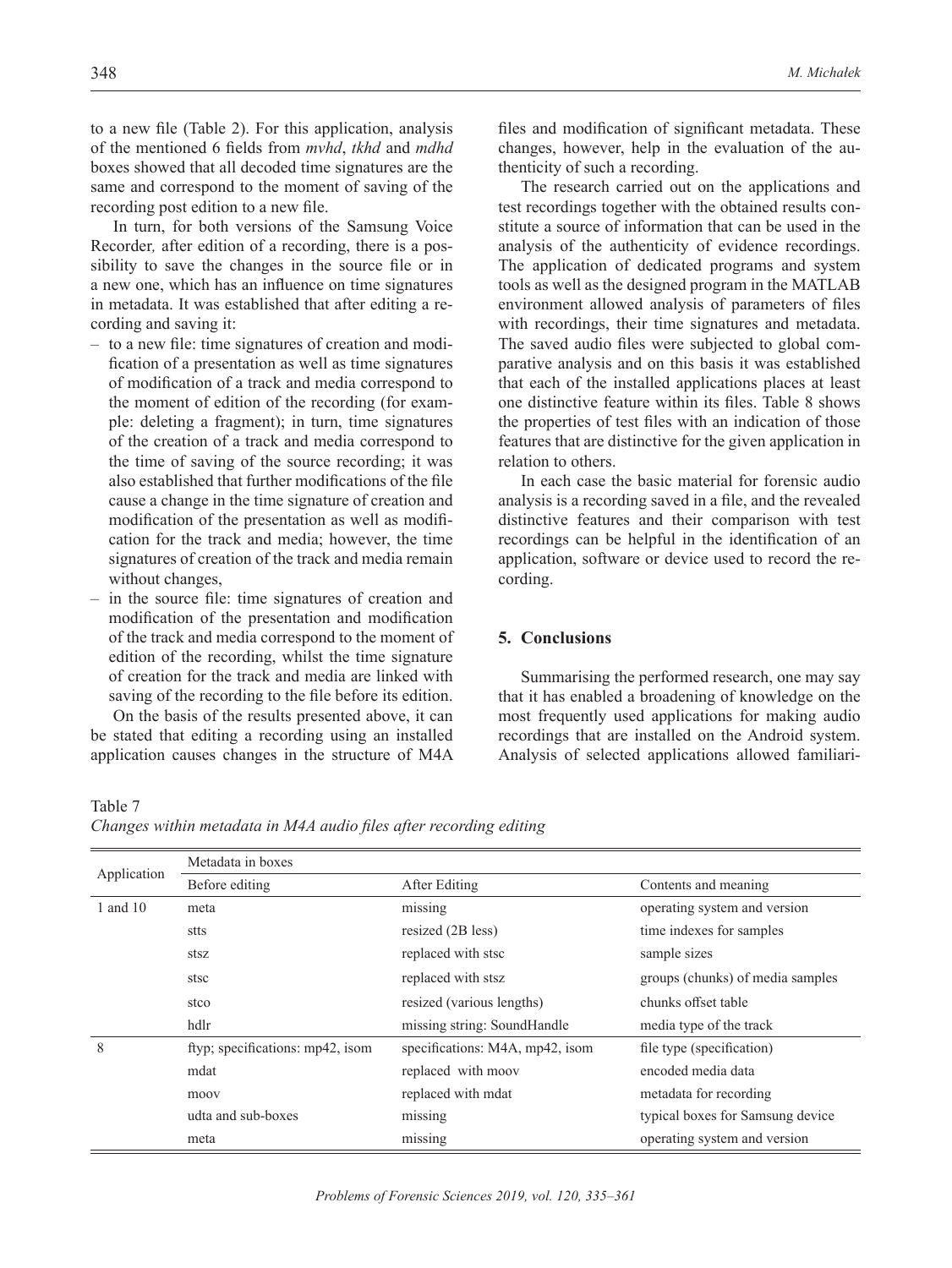zation with their capabilities and the making of test recordings with them. The results of analysis showed that these applications, although free, allow for a relatively broad spectrum of possibilities of audio recording: in 6 different audio formats, with predefined or customised parameters, in high quality uncompressed files or with sound compression, as well as with the possibility of including additional information in their names. Half of the analysed applications enable editing consisting in deletion of a fragment of the recording,

copying and pasting it in another place or overwriting it with a new recording. Using system tools and dedicated programs as well as the algorithm developed in the MATLAB environment, properties of the collected recordings and file structures were analysed. On this basis, it was ascertained that it was possible to establish parameters of the test recordings, their time signatures and metadata content. The results of the conducted analyses unambiguously point to the possibility of making use of them in authenticity testing of evidence audio recordings.

First of all, the work carried out allowed for collection and analysis of audio recordings recorded with various mobile applications, which will make it possible to perform comparative analyses of their properties with those of evidence recordings submitted for examination in the future. This will also make it possible to supplement the database of audio recordings which is constantly being developed by the author, and which constitutes an additional tool supporting authenticity testing. Secondly, the analysis of metadata of test files saved in the popular MPEG-4 container allows you to obtain much important information about the recording parameters, time signatures, the device used, and the recording application. It also enables indication of the differences between source recordings and edited recordings. Additionally, each of the installed applications is characterised by at least one feature that distinguishes its files from the rest, which may be helpful in identifying the specific application used to save the given examined audio file. The results obtained are of significant importance, since questions concerning authenticity of recordings are frequently included in the official request of institutions commissioning forensic audio expert opinions.

## Table 8

*Distinctive features of the analysed audio files recorded using installed applications*

|                                                                      |                                               | Distinctive feature |                      |               |                     |                                    |  |  |  |
|----------------------------------------------------------------------|-----------------------------------------------|---------------------|----------------------|---------------|---------------------|------------------------------------|--|--|--|
| Application                                                          | Default file<br>name                          | File extension      | Container            | Format        | Codec               | Metadata                           |  |  |  |
| Samsung Voice Recorder<br>and<br>Samsung Voice Recorder<br>(upgrade) | Yes                                           |                     |                      |               |                     | Yes<br>(additional boxes)          |  |  |  |
| Voice Recorder                                                       | Yes/No(WAV)                                   |                     | MPEG-4 (MP3)         |               | AMR-WB<br>(3GP)     | Yes                                |  |  |  |
| (Splend Apps)                                                        |                                               |                     |                      |               | AAC-LC<br>(MP3)     | (additional boxes)                 |  |  |  |
| Easy Voice Recorder<br>(Digipom)                                     | Yes                                           | mp4 (MA/MP4)        |                      |               | AMR-NB<br>(3GP)     | <b>Yes</b><br>(AMR library)        |  |  |  |
| Voice Recorder<br>(recorder&smart apps)                              | Yes(WAV)/<br>No(MP3)                          |                     |                      |               | LAME3.99.5<br>(MP3) |                                    |  |  |  |
| <b>Smart Recorder</b><br>(Smart Mob)                                 | N <sub>0</sub><br>Yes(with time<br>signature) |                     |                      |               |                     | Yes<br>(additional chunks;<br>WAV) |  |  |  |
| Voice Recorder<br>(Appliqato Software)                               | Yes                                           | amr (AMR)           | MPEG-2 ADTS<br>(AAC) | <b>AMR-NB</b> |                     | Yes<br>(file structure)            |  |  |  |
| Voice Recorder<br>(thinksimple app)                                  | Yes                                           |                     |                      |               |                     | Yes<br>(TAG; MP3)                  |  |  |  |
| <b>EZ Voice Recorder</b><br>(Top 1)                                  | Yes(M4A)<br>No(MP3)                           |                     |                      |               |                     |                                    |  |  |  |
| Tape-a-Talk<br>Voice Recorder                                        | Yes                                           |                     | MPEG-4<br>(AAC)      |               | AAC-HE<br>(AAC)     | Yes<br>(box sizes; AAC)            |  |  |  |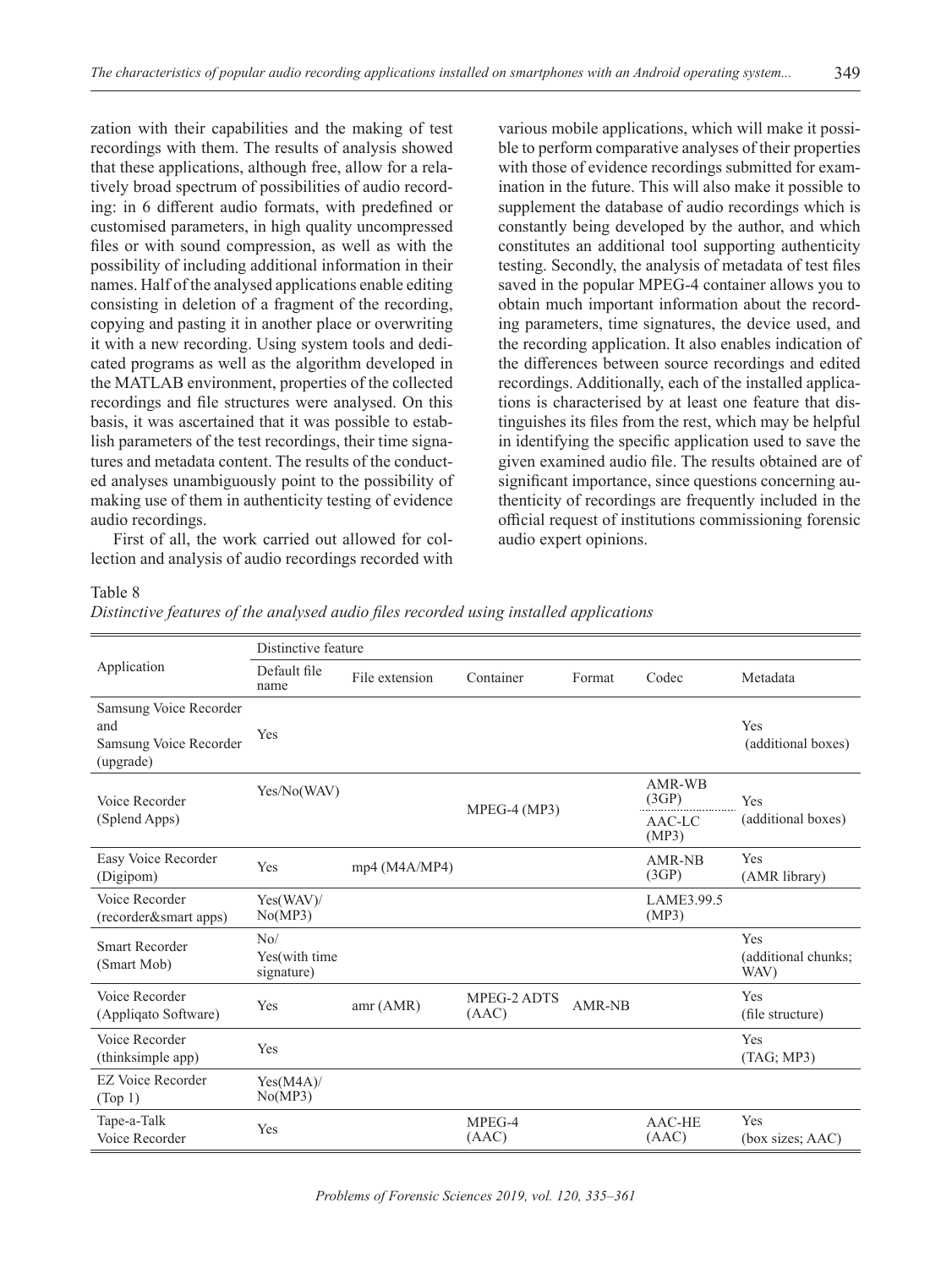# **References**

- 1. 3rd Generation Partnership Project (3GPP). Technical Specification Group Services and System Aspects. (2010). Technical Specification 26.244 V 9.2.0: Transparent end-to-end packet switched streaming service (PSS). April 9, 2020 from: http://www.3gpp.org.
- 2. 3rd Generation Partnership Project (3GPP). Technical Specification Group Services and System Aspects. (2011). Technical Specification 26.090 V 10.1.0: Mandatory Speech Codec speech processing functions; Adaptive Multi-Rate (AMR) speech codec; Transcoding functions. April 9, 2020 from: http://www.3gpp.org.
- 3. AppBrain. (2020). Android and Google Play statistics. Retrieved April, 10, 2020 from: https://www.appbrain. com/stats.
- 4. Audio Engineering Society (AES). (1996). AES *recommended practice for forensic* purposes – Managing recorded audio materials intended for examination, AES27–1996. Audio Engineering Society Inc. Retrieved April 9, 2020 from: http://www.aes.org.
- 5. Casey, E. (2010). *Handbook of Digital Forensics and Investigation*. Elsevier Academic Press.
- 6. Casey, E., Turnbull, B. (2011). Digital evidence on mobile devices. (In) E. Casey (Eds.), *Digital evidence and computer crime, 3rd Edition* (pp. 603–606). Elsevier Academic Press.
- 7. Cooper, A. J. (2006). Detection of copies of digital audio recordings for forensic purposes, PhD thesis. United Kingdom: Faculty of Technology, Department of Information and Communication Technology, The Open University.
- 8. Gloe, T., Fisher, A., Kirchner, M. (2014). Forensic analysis of video file formats. *Digital Investigation*, *11*, 68–76.
- 9. Grigoras, C. (2005). Digital audio recording analysis: The electric network frequency (ENF) criterion. *International Journal of Speech, Language and the Law*, *12*, 64–76.
- 10. Grigoras, C., Cooper, A., Michałek, M. (2009). Forensic Speech and Audio Analysis Working Group – Best practice guidelines for ENF analysis in forensic authentication of digital evidence; REF. CODE: FSAAWG-BPM-ENF-001. Retrieved October 13, 2017 from: http://www. enfsi.eu.
- 11. Ho, A. T. S., Li, S. (2015). Handbook of digital forensics of multimedia data and devices. United States of America: John Wiley & Sons.
- 12. International Data Corporation, IDC. (2019). Smartphone market share. Retrieved April 10, 2020 from: https://www.idc.com.
- 13. ISO/IEC 11172-3:1993: Coding of moving pictures and associated audio for digital storage media at up to about 1,5 Mbit/s – Part 3.
- 14. ISO/IEC 14496-14:2003. Information technology Coding of audio-visual objects – Part 14: MP4 File Format.
- 15. ISO/IEC 14496-1:2010. Information technology Coding of audio-visual objects – Part 1: Systems.
- 16. ISO/IEC 14496-12:2015. Information technology Coding of audio-visual objects – Part 12: ISO base media file format.
- 17. Kajstura, M., Michałek, M., Trawińska, A. (2017). Ekspertyza fonoskopijna. (In) M. Kała, D. Wilk, J. Wójcikiewicz (Eds.), *Ekspertyza sądowa. Zagadnienia wybrane* (pp. 674–726). Warszawa: Wolters Kluwer.
- 18. Kajstura, M., Trawińska, A., Hebenstreit, J. (2005). Application of the electrical network frequency (ENF) criterion. A case of a digital recording. *Forensic Science International, 155*(2–3), 165–171.
- 19. Koenig, B. E. (1990). Authentication of forensic audio recordings. *Journal of Audio Engineering Society*, *38*(1), 3–33.
- 20. Koenig, B. E., Lacey. D. S. (2012). Authenticity analyses of the header data encoded WMA files from small Olympus audio recorders. *Journal of Audio Engineering Society*, *60*(4), 255–265.
- 21. Korycki, R. (2011). Analiza autentyczności cyfrowych nagrań fonicznych. *Problemy Kryminalistyki*, *271*(1), 5–21.
- 22. Korycki, R. (2016). *Methods of investigating the authenticity of recording of telephone conversations*. *Problems of Forensic Sciences*, *107*, 515–536.
- 23. Korycki, R. (2016). Problematyka badania autentyczności cyfrowych nagrań fonicznych. *Prokuratura i Prawo*, *12*, 138–157.
- 24. Kowalski, B., Radziszewski, R. (2017). Ekspertyza informatyczna. (In) M. Kała, D. Wilk, J. Wójcikiewicz (Eds.), *Ekspertyza sądowa. Zagadnienia wybrane* (pp. 634–673). Warszawa: Wolters Kluwer.
- 25. Michałek, M. (2009). The application of powerline hum in digital recording authenticity analysis. *Problems of Forensic Sciences*, *80*, 355–364.
- 26. Michałek, M. (2014). Database and parameters of digital audio test recordings. 16th ENFSI Forensic Speech And Audio Analysis Working Group Meeting, Wiesbaden, Germany.
- 27. Michałek, M. (2016). Test audio recordings and their use in authenticity examinations; Database of properties of digital audio recorders and recordings. *Problems of Forensic Sciences*, *105*, 355–369.
- 28. Michałek, M. (2018). Metadata in audio files compliant with ISO/IEC 14496-12 and their characteristics as well as the evaluation of usability in the investigation of the authenticity of recordings. *Problems of Forensic Sciences*, *115*, 241–261.
- 29. Microsoft Corporation. (1994). Microsoft Multimedia standards update, New Multimedia Data Types and Data Techniques, Revision 3.0.
- 30. Microsoft Corporation. (2010). Advanced Systems Format (ASF) Specification, Revision 01.20.05.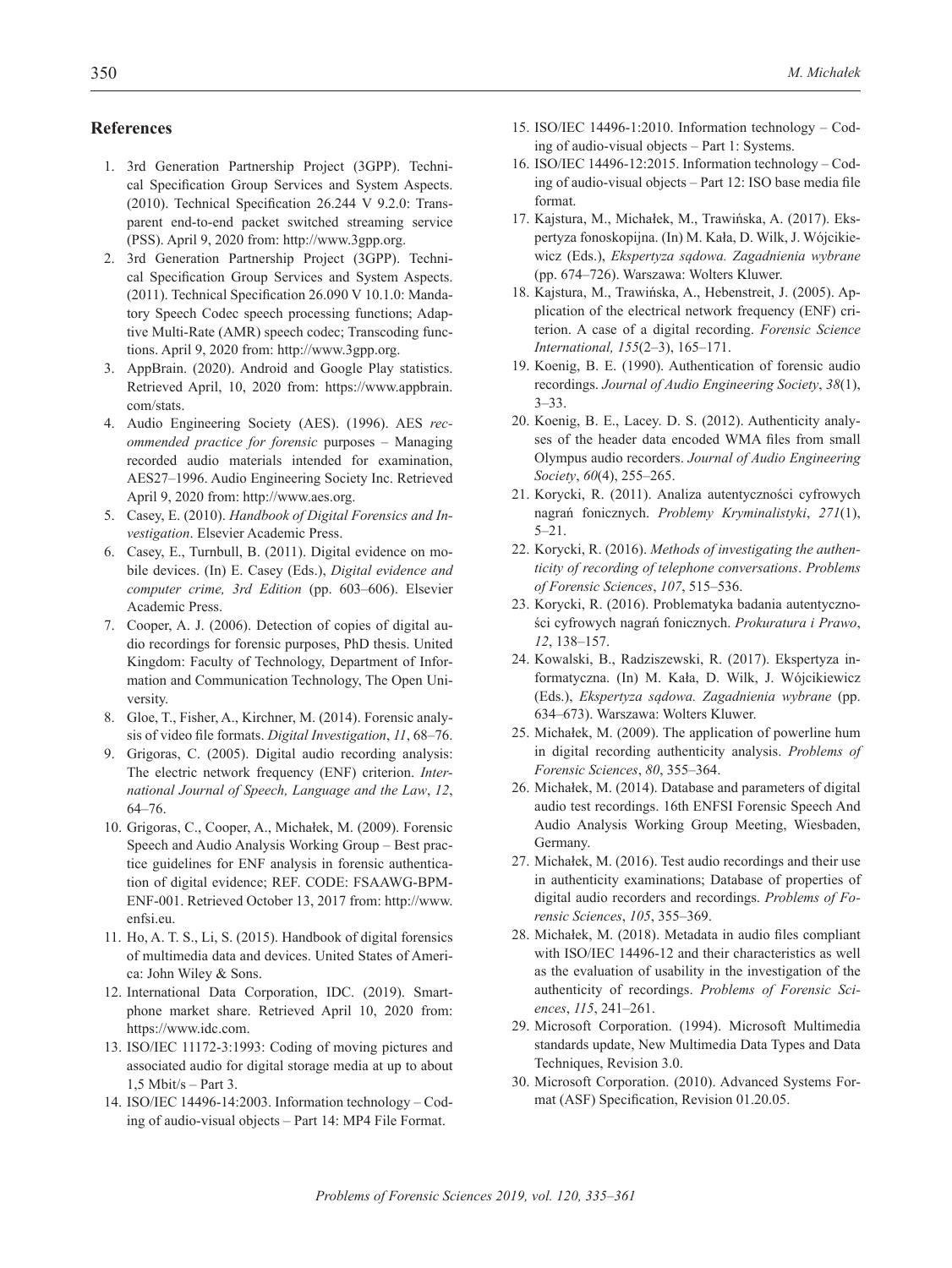- 31. Orange.pl. (2019). iOS vs. Android porównanie systemów operacyjnych smartfonów od Apple'a i Google'a. Retrieved April 10, 2020 from: https://www.orange.pl.
- 32. Savage, T. M., Vogel, K. E. (2014). *An introduction to digital multimedia*, *Second Edition*. United States of America: Jones and Barlett Learning.
- 33. Scientific Working Group on Digital Evidence, SWGDE. (2018). Best practices for digital audio authentication. Retrieved November 30, 2018 from: https://www.swgde. org.
- 34. Telepolis. (2020). Rynek smartfonów w Polsce i na świecie w 1Q2020 według Canalys. Samsung wciąż na czele. Retrieved May 8, 2020 from: https://www.telepolis.pl.
- 35. Xia, F., Hsu, Ch. H., Liu, X., Liu, H., Ding, F., Zha, W. (2013). The power of smartphones. Retrieved April 9, 2020 from: https://www.researchgate.net.
- 36. Willassen, S. (2005). Forensic analysis of mobile phone internal memory. (In) M. Pollit, S. Shenoi (Eds.), *Advances in Digital Forensics, IFIP International Conference on Digital Forensics, National Center for Forensic Science* (pp. 191–204). Orlando: Springer.

**Corresponding author** Dr. Marcin Michałek Institute of Forensic Research ul. Westerplatte 9 PL 31-033 Kraków e-mail: mmichalek@ies.krakow.pl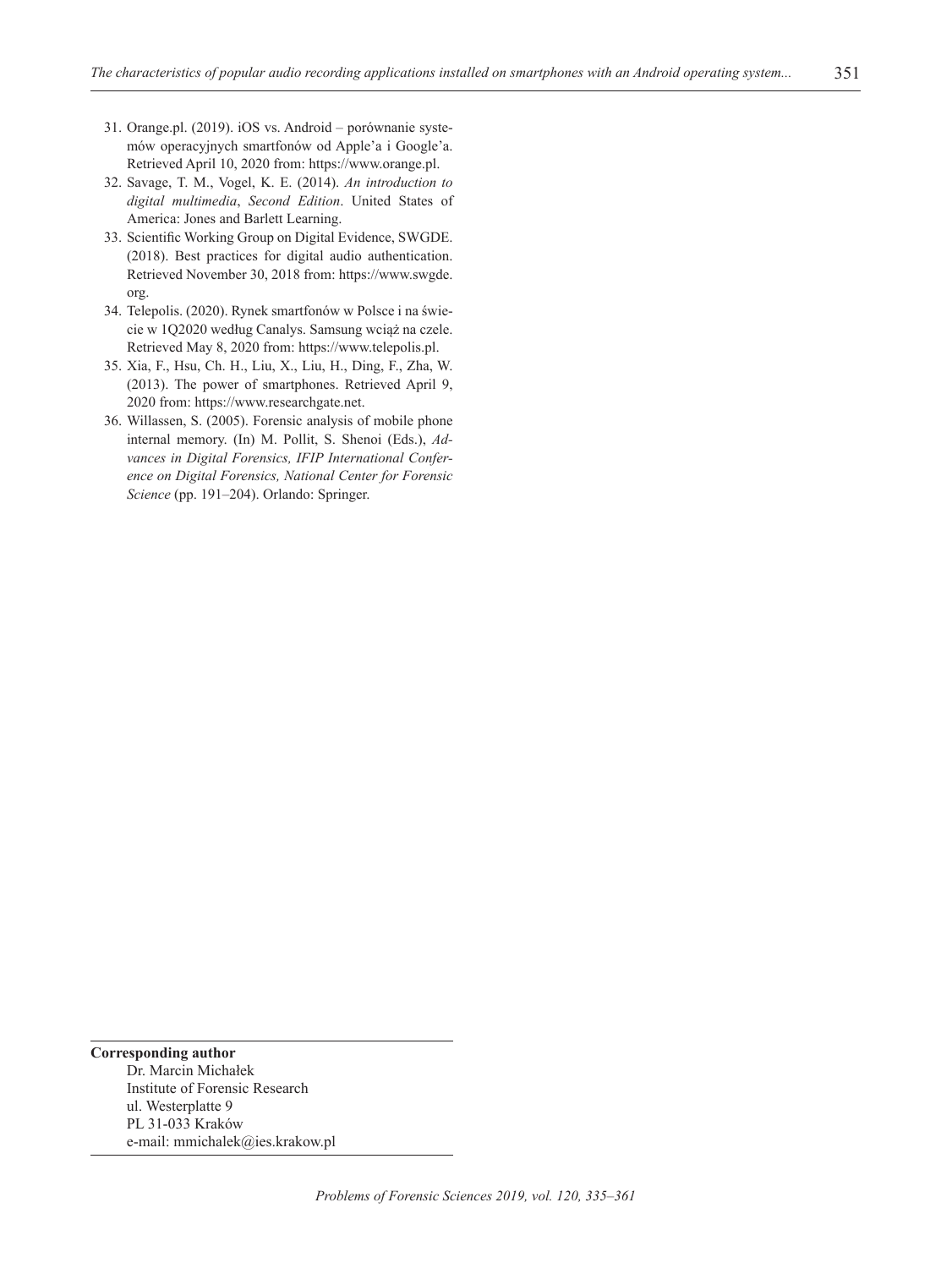# **Charakterystyka popularnych aplikacji do rejestracji dźwięku instalowanych w smartfonach z systemem operacyjnym Android w odniesieniu do badań fonoskopijnych**

# **1. Wstęp**

Od czasu gdy technika cyfrowa połączona z miniaturyzacją urządzeń pozwoliła na konstruowanie niewielkich rozmiarów przenośnych odtwarzaczy multimedialnych zasilanych bateryjnie, stały się one bardzo często wykorzystywane. Popularne empetrójki czy empeczwórki ze względu na swoje małe gabaryty oraz funkcjonalność opanowały rynek multimedialnego sprzętu cyfrowego. Oprócz możliwości odtwarzania dźwięku, wideo lub plików graficznych wyposażone są one często w funkcję rejestracji nagrań dźwiękowych (Ho, Li, 2015; Savage, Vogel, 2014; Michałek, 2014). Nieco odmienną grupę stanowią urządzenia przeznaczone do rejestracji dźwięku, również przenośne i zasilane bateryjnie, określane często jako dyktafony cyfrowe. Jeszcze kilka lat temu ponad trzy czwarte cyfrowych nagrań dźwiękowych poddawanych badaniom fonoskopijnym rejestrowane było z wykorzystaniem wymienionych wyżej urządzeń (Michałek, 2016). Rynek sprzedaży w dalszym ciągu oferuje przenośne odtwarzacze multimedialne i dyktafony, jednak obecne źródła dowodowych nagrań z urządzeń mobilnych są już najczęściej inne.

Dynamiczny rozwój bezprzewodowych sieci telefonii komórkowej i oferowanych usług wręcz wymusił na producentach wprowadzenie na rynek aparatów telefonicznych, które umożliwią wykorzystanie pełnych możliwości takich sieci. Największą popularność zdobyły tzw. smartfony, czyli urządzenia łączące funkcję telefonu komórkowego i przenośnego komputera, wypierając skutecznie klasyczne telefony komórkowe. Funkcja rozmów telefonicznych czy komunikacji esemesowej stanowi aktualnie tylko część możliwości przeciętnego smartfonu (Xia, Hsu, Liu, Liu, Ding, Zha, 2013). Zwykle wśród dziesiątek aplikacji fabrycznie zainstalowanych w jego systemie operacyjnym co najmniej jedna służy *stricte* do rejestracji dźwięku. W przypadku braku takiej aplikacji lub potrzeby korzystania z innej serwisy internetowe oferują wiele tego rodzaju programów dla wybranego modelu smartfonu i jego systemu operacyjnego oraz umożliwiają samodzielne pozyskanie i zainstalowanie aplikacji dopasowanej do preferencji użytkownika. Użyteczność, duże możliwości dostosowywania do własnych upodobań i potrzeb oraz ogólna dostępność tych aparatów sprawiły, że aktualnie jest to podstawowe urządzenie w życiu codziennym o wielu zastosowaniach (Xia i in., 2013). Działalność opiniodawcza w zakresie fonoskopii pozwala na stwierdzenie, że na przestrzeni ostatnich kilku lat nastąpiła znaczna zmiana i obecnie spośród wszystkich urządzeń mobilnych to smartfony stanowią podstawowe źródło dowodowych nagrań dźwiękowych przy znikomym udziale przenośnych odtwarzaczy i dyktafonów. Konsekwencją tego jest również zmiana formatów zapisu dźwięku dostosowanych do systemów operacyjnych i możliwości tych urządzeń.

Obecnie na świecie około 2,7 miliarda osób użytkuje 3 miliardy smartfonów. Pomimo dynamicznej sytuacji na rynku od kilku lat najpopularniejszymi modelami smartfonów, zarówno globalnie, jak i w Polsce, są produkty koreańskiej marki Samsung, a na dalszych pozycjach znajdują się produkty Xiaomi, Huawei czy Apple (IDC, 2019, Telepolis, 2020). Aktualne modele pracują głównie pod kontrolą systemów operacyjnych Android albo iOS, które stworzyły swego rodzaju duopol i obsługują około 98% globalnego rynku smartfonów. Spośród wszystkich sprzedawanych smartfonów w system operacyjny Android wyposażonych jest, w przybliżeniu, 85% urządzeń w ujęciu globalnym, a 90% w Polsce (Orange, 2019). Z przedstawionego w dalszej części pracy opisu badań nad urządzeniami typu smartfony wynika, że statystyki te znajdują również potwierdzenie w praktyce eksperckiej. Do nagrywania dźwięku w tego rodzaju urządzeniach służą dedykowane aplikacje zainstalowane przez producenta lub użytkownika. Doświadczenie w zakresie rejestracji nagrań testowych badanymi do tej pory dowodowymi telefonami wskazuje, że są to nieskomplikowane aplikacje z podstawowymi funkcjami umożliwiającymi rejestrację nagrania i prostą edycję. Popularny serwis internetowy *Google Play* (poprzednia nazwa: *Android Market*) oferuje około 2,8 miliona aplikacji, z czego 95% bezpłatnych z możliwością ich zainstalowania i użytkowania w systemach Android (AppBrain, 2020). W serwisie tym wyszukując po słowach kluczowych przykładowo, "dyktafon" czy "rejestrator dźwięku", odnaleźć można dziesiątki bezpłatnych aplikacji przeznaczonych do zapisu nagrań dźwiękowych, które można w prosty sposób samodzielnie zainstalować w smartfonie. Zasoby internetowe zawierają również takie aplikacje, które instalowane są fabrycznie w nowych aparatach (przykładowo: aplikacje Samsunga).

W niniejszej pracy dokonano przeglądu i selekcji najpopularniejszych aplikacji przeznaczonych do rejestracji dźwięku pracujących pod kontrolą systemu Android i możliwych do zainstalowania z wykorzystaniem zaso-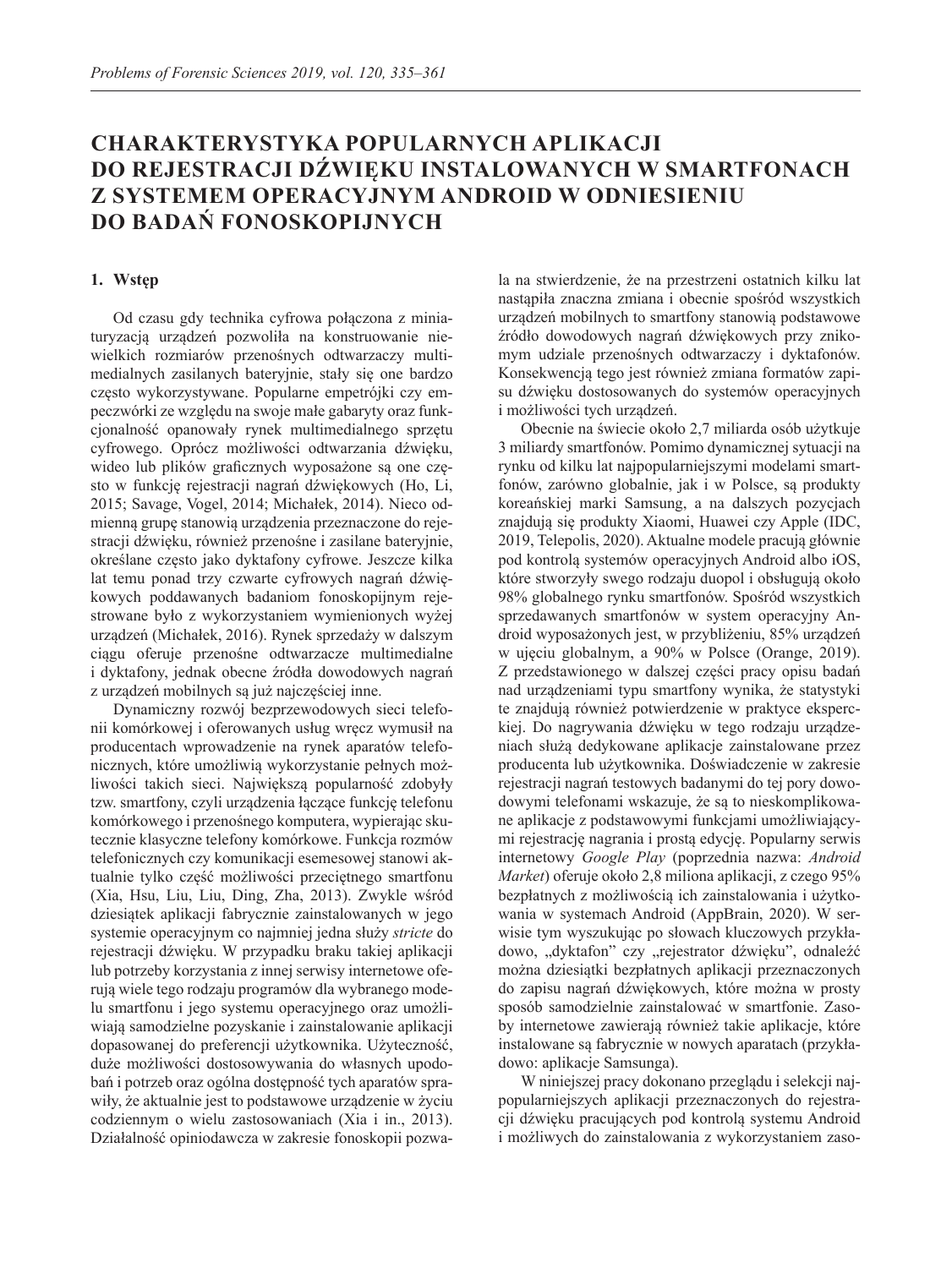bów sieci Internet. Aplikacje te zainstalowano w smartfonie marki Samsung, ustalono ich możliwości rejestracji i edycji, a następnie utrwalono nagrania testowe. Opisano również zasady postępowania w trakcie wykonywania nagrań testowych z wykorzystaniem tego rodzaju urządzeń. W dalszej kolejności przeprowadzono analizę tych aplikacji, jak również parametrów wykonanych nimi nagrań i właściwości plików dźwiękowych oraz metadanych. Dodatkowo opracowano algorytmy i program komputerowy pracujący w środowisku obliczeniowym MATLAB, przeznaczony jako narzędzie do automatycznej analizy struktur zapisanych plików dźwiękowych z nagraniami testowymi. Uzyskane wyniki i obserwacje poddano ocenie w celu ustalenia możliwości ich wykorzystania w badaniach autentyczności nagrań cyfrowych wykonanych przede wszystkim nowoczesnymi telefonami komórkowymi.

Głównym celem autora było zbadanie właściwości ogólnie dostępnych aplikacji pozwalających na rejestrację dźwięku oraz ocena zastosowania otrzymanych wyników w pracy eksperta z zakresu fonoskopii bez zamiaru promowania czy krytyki jakiejkolwiek marki, systemu operacyjnego lub oprogramowania.

# **2. Problematyka analizy dowodowych i testowych nagrań dźwiękowych rejestrowanych smartfonami**

Dowodowe nagrania cyfrowe utrwalane są przeważnie nie za pomocą wysokiej jakości profesjonalnych rejestratorów, ale urządzeń powszechnego użytku (Michałek, 2014). Nagrania dźwiękowe, które poddawane są obecnie badaniom w Pracowni Analizy Mowy i Nagrań Instytutu Ekspertyz Sądowych, relatywnie często zarejestrowano z wykorzystaniem popularnych dziś aparatów telefonicznych nowej generacji, tj. smartfonów. Do analizy przekazywane są także tego typu dowodowe urządzenia, w pamięci których znajdują się nagrania mające zostać poddane zleconym badaniom. Indywidualnie dla każdego dowodu dokonuje się oceny jego stanu technicznego oraz możliwości zabezpieczenia danych z pamięci. W sytuacji gdy do badań dostarczono telefon oraz ewentualnie zainstalowaną w nim kartę pamięci, zawartość obu zabezpieczana jest podczas analizy informatycznej. Jeżeli jest to możliwe, wykonuje się wówczas wierną kopię zawartości całej pamięci albo jej dostępnej części w postaci tzw. obrazu. Tak wykonana kopia to najbardziej użyteczna forma zabezpieczenia danych do dalszej analizy fonoskopijnej (Kajstura, Michałek, Trawińska, 2017). Obraz pamięci traktowany jest jako odzwierciedlenie zawartości nośnika wraz z zachowaniem układu struktury plików, ich właściwości i sygnatur czasowych, co ma duże znaczenie dla badań autentyczności. Wykonanie obrazu pozwala również ustalić, czy w tak wykonanej kopii pamięci znajdują się ewentualne usunięte pliki, w tym dźwiękowe, oraz podjęcie próby ich odzyskania (Casey, 2010; Kajstura i in., 2017; Kowalski, Radziszewski, 2017; Willassen, 2005). Dla analizowanego obszaru pamięci źródłowej oraz jej obrazu należy wyliczyć sumy kontrolne i porównać je ze sobą w celu weryfikacji poprawności kopii. Jeżeli nie można wykonać obrazu zawartości pamięci, dane zabezpiecza się poprzez sporządzenie logicznej kopii możliwych do skopiowania plików i katalogów z badanego nośnika. Możliwa jest również eksploracja zawartości pamięci dowodowego nośnika, która pozwala na ustalenie liczby i właściwości dostępnych plików, co ma szczególne znaczenie, gdy nie jest możliwe przeprowadzenie procesu obrazowania (Casey, Turnbull, 2011; Willassen, 2005). Zabezpieczenie zawartości pamięci przekazanego do badań urządzenia lub nośnika oraz sposób jego wykonania jest istotnym elementem determinującym późniejszą analizę fonoskopijną, w szczególności analizę autentyczności nagrań. W przypadku dostarczenia do badań aparatu telefonicznego wraz z kartą SIM zostaje ona zabezpieczona jako dowód rzeczowy, lecz na potrzeby fonoskopijne nie jest poddawana badaniom, gdyż ich pamięć nie przechowuje plików multimedialnych. Do bezpiecznej eksploracji i wykonania kopii zawartości pamięci smartfonów wykorzystuje się urządzenie typu *write-blocker*, uniemożliwiające przypadkową modyfikację danych (Kowalski, Radziszewski, 2017; Michałek, 2018).

Na podstawie przeanalizowanych dotychczas smartfonów w ramach działalności opiniodawczej można stwierdzić, że w znacznej większości były to urządzenia marki Samsung oraz pojedyncze modele marek HTC i Manta – wszystkie pracujące pod kontrolą systemu operacyjnego Android. Przebadano również jedno urządzenie iPhone 3G z systemem operacyjnym iOS. Każde z tych urządzeń miało zainstalowaną jedną lub sporadycznie dwie aplikacje przeznaczone do rejestracji dźwięku. Zauważono, że były to nieskomplikowane w obsłudze aplikacje pozwalające na podstawowe czynności podczas rejestracji: rozpoczęcie, wstrzymanie i zakończenie nagrywania. Niektóre z nich, przeważnie zainstalowane w telefonach Samsung, umożliwiały prostą edycję zapisanych nagrań polegającą głównie na usunięciu ich fragmentów i zapisaniu zmian w plikach źródłowych lub utworzenie nowych. Wszystkie analizowane dotąd aplikacje umożliwiały zmianę nazw plików z nagraniami dźwiękowymi w trakcie albo po ich zapisaniu w pamięci. Zauważono jednakże, że zwykle nazwy plików z dowodowymi nagraniami są nazwami domyślnymi dla zainstalowanych aplikacji i odpowiadają nazwom plików z nagraniami testowymi wykonywanymi dowodowymi urządzeniami w trakcie ich badań.

Analiza zabezpieczonych danych pochodzących z pamięci smartfonów wykazała, że znajdujące się tam nagrania dźwiękowe odznaczały się zapisem głównie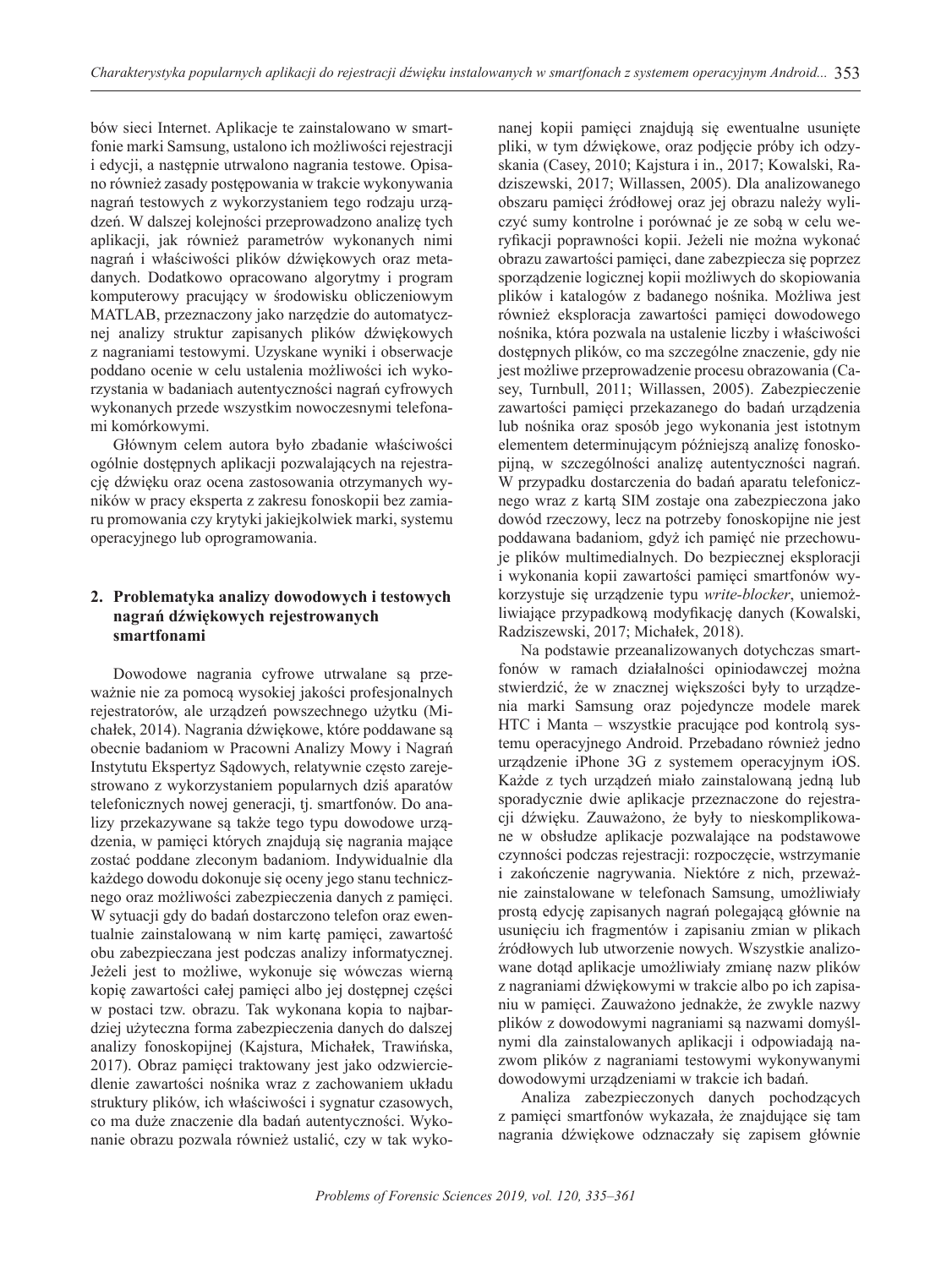w formatach M4A i 3GP. Dane dźwiękowe tego rodzaju plików wraz ze współtowarzyszącymi metadanymi umieszczane były w tzw. kontenerze multimedialnym typu MPEG-4, związanym ze standardami ISO (ISO/ IEC, 2003; ISO/IEC, 2010; ISO/IEC, 2015). Formaty M4A i 3GP oraz kontener MPEG-4 są bardzo często spotykane w nowoczesnych urządzeniach mobilnych (3GPP, 2010; Gloe, Fischer, Kirchner, 2014; Ho, Li, 2015; Michałek, 2018). Pliki tego typu są w dość łatwy sposób konwertowane do postaci nieskompresowanej PCM WAVE lub nawet odtwarzane w czasie rzeczywistym przez standardowo wykorzystywane oprogramowania, co stanowi podstawę do dalszej analizy fonoskopijnej (Kajstura i in., 2017; Michałek, 2014).

Uznanie nagrań jako materiału dowodowego oraz zakres badań określanych przez organa procesowe sprawia, że konieczna jest analiza ich autentyczności (Grigoras, 2005; Kajstura, Trawińska, Hebenstreit, 2005; Koenig, 1990; Korycki, 2011, 2016; Michałek, 2009). Definicja autentyczności nagrania ogłoszona przez *Audio Engineering Society* (AES) wskazuje na potrzebę oceny jego ciągłości i oryginalności oraz związanej z tym metody rejestracji (AES, 1996). Ważną częścią w przebiegu badań zarówno samego urządzenia, jak i autentyczności cyfrowego nagrania dowodowego są nagrania testowe. Pozwalają one na stwierdzenie, czy dowodowe urządzenie mogło być użyte do utrwalenia dowodowego nagrania oraz na przeprowadzenie analizy porównawczej parametrów i struktury pliku z nagraniami testowymi (Cooper, 2006; Kajstura i in., 2017; Koenig, Lacey, 2012; Michałek, 2016). Pozwalają również ustalić, czy urządzenie umożliwia rejestrację przydźwięku sieciowego oraz ujawnić ewentualne inne charakterystyczne cechy, jak na przykład składową stałą (Grigoras, Cooper, Michałek, 2009; Kajstura i in., 2005; Korycki, 2011).

Omówione wyżej aspekty dotyczą również nagrań rejestrowanych przez smartfony, przy czym pojawienie się nowych urządzeń rejestrujących nagrania dowodowe wymusiło opracowanie nowych sposobów przygotowania i realizacji nagrań testowych. Smartfony to skomplikowane cyfrowe urządzenia wielofunkcyjne z własnym systemem operacyjnym i wysokim prawdopodobieństwem, że każdy inny model będzie miał zainstalowaną odmienną aplikację do rejestracji dźwięku. Jeżeli zleceniodawca nie dostarczył urządzenia, które miało zostać użyte do rejestracji nagrania przekazanego do analizy (najczęściej przekazał jedynie kopię nagrania zapisaną na innym nośniku), a postanowienie zawiera kwestie związane z analizą autentyczności, należy zwrócić się do niego z wnioskiem o dostarczenie do badań tego urządzenia.

W procesie przygotowywania nagrań testowych smartfonu należy zweryfikować jego ustawienia systemowe, w tym zegara czasu, oraz zainstalowane aplikacje. Dla aplikacji rejestrujących dźwięk ustalane są w pierw

szej kolejności bieżące ustawienia zapisu, wybrana pamięć i ścieżka folderu przechowywania, lista plików z nagraniami i ewentualnie innych plików towarzyszących oraz zakres prezentowanych informacji o plikach. W dalszej kolejności należy ustalić wszystkie możliwe ustawienia aplikacji, takie jak formaty i parametry zapisu oraz nazewnictwo plików, jak również określić możliwy zakres ich zmian. Przed rejestracją "właściwych" nagrań testowych, które będą objęte późniejszą analizą porównawczą, dobrą praktyką jest wykonanie nagrania lub kilku nagrań (dla każdego formatu przynajmniej jedno) w celu ustalenia, jakie opcje dostępne są w trakcie rejestracji i bezpośrednio po jej zakończeniu. Doświadczenie wskazuje, że w smartfonach niektóre opcje aplikacji uaktywniają się tylko w trakcie rejestracji. Pozwala to również ustalić, w jaki sposób zapisywane są nagrania, tj. automatycznie czy z interakcją użytkownika, ich rzeczywiste nazwy i możliwe do odczytania parametry. Nie wszystkie aplikacje podają w sposób standardowy format zapisu nagrań lub rozszerzenia plików, określając parametry enigmatycznymi niekiedy nazwami w postaci "jakość dobra" albo "małe pliki". Zapoznanie się z możliwościami danej aplikacji pozwala na opracowanie optymalnego planu wykonania nagrań testowych, zawierającego opis ich realizacji, kolejność nagrań i sekwencji odtwarzanych sygnałów testowych oraz zastosowanie wszystkich możliwych ustawień i funkcji. W praktyce nagrania testowe zapisywane są nie w pamięci wbudowanej w dowodowy smartfon, aby nie ingerować w jej zawartość, ale na zainstalowanych wymiennych kartach pamięci microSD. Należy przy tym stosować karty o możliwie dobrej prędkości zapisu, na przykład klasy 10, aby zapewnić nieprzerwany zapis strumienia danych na nośniku. Etap przygotowywania i wykonywania nagrań testowych w celach bezpieczeństwa odbywa się w ekranowanej komorze bez dostępu do sieci telefonii komórkowej. Wszelkie badania aparatu telefonicznego przeprowadzane są bez zainstalowanej karty SIM i ewentualnych dowodowych kart pamięci oraz bez zmiany ustawień systemu, zawartości folderów i plików. Po zakończonych badaniach fonoskopijnych rutynowo dokonuje się zweryfikowania stanu pamięci smartfonu z uwzględnieniem plików zawierających nagrania, zarówno z poziomu aplikacji nagrywającej, jak i menedżera plików.

Właściwe wykonanie nagrań testowych z wykorzystaniem smartfonu to zadanie czasochłonne i poprzedzone odpowiednim przygotowaniem, jednak istotne w procesie analizy urządzenia, aplikacji i zarejestrowanych nagrań oraz badań autentyczności nagrań dowodowych.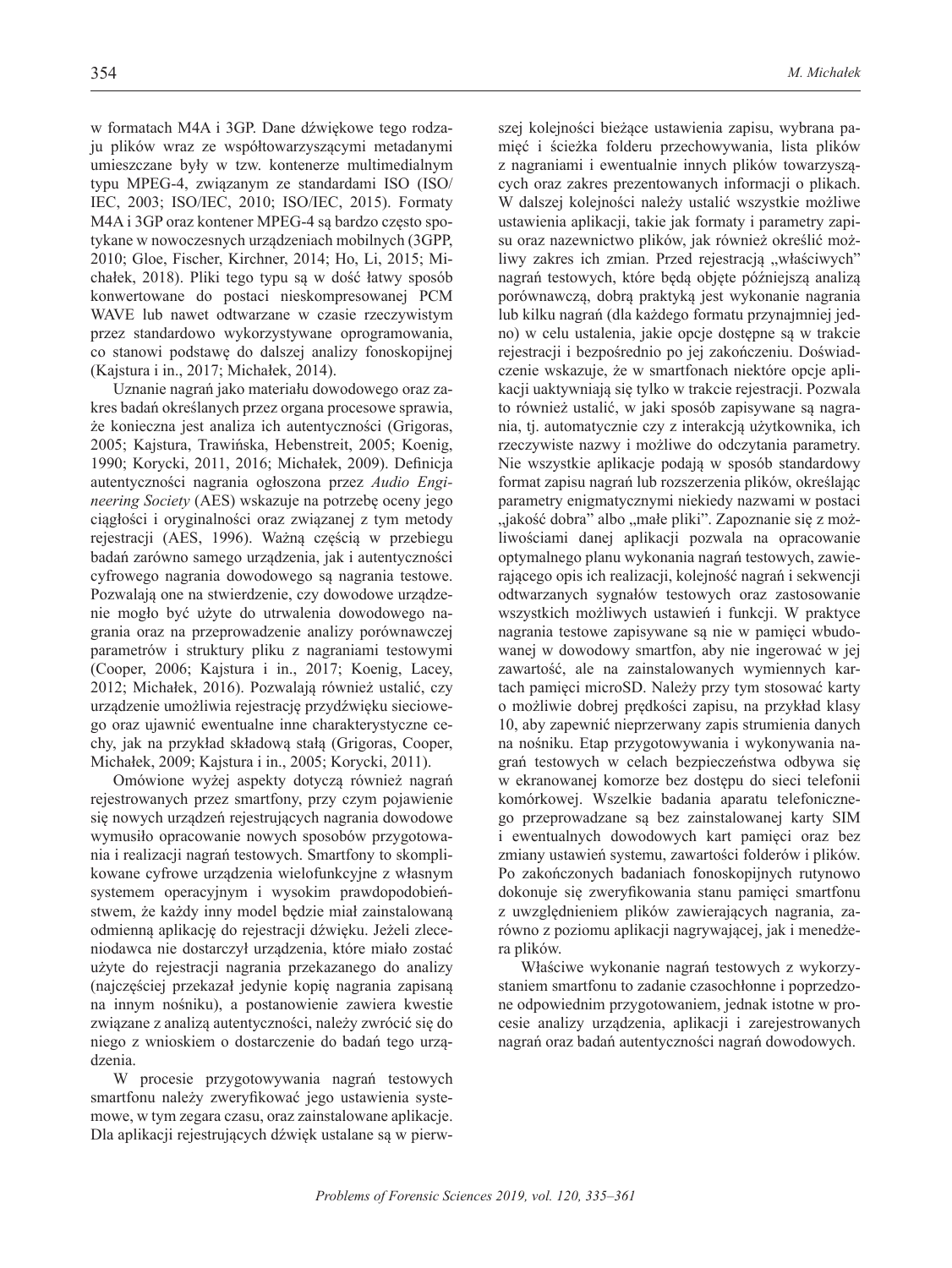# **3. Materiał do badań**

### 3.1. Urządzenie i aplikacje do rejestracji dźwięku

Za warstwę sprzętową realizacji badań odpowiadał popularny smartfon marki Samsung, model Galaxy J3 Dual SIM 2017. W chwili zakupu posiadał on fabrycznie zainstalowany system operacyjny Android w wersji 8.0.0 oraz aplikację do rejestracji nagrań dźwiękowych *Samsung Voice Recorder* w wersji 21.0.22.166.

W celu wykonania zamierzonych badań z wykorzystaniem serwisu *Google Play* przeanalizowano opis dostępnych aplikacji do rejestracji nagrań dźwiękowych. Następnie na podstawie połączonej oceny wynikającej z: liczby instalacji aplikacji (popularności), wysokiej oceny użytkowników i recenzentów oraz możliwości i funkcjonalności, wykonano selekcję ośmiu bezpłatnych aplikacji. Nazwy tych aplikacji są następujące (w nawiasie podano wersję aplikacji i przez kogo opublikowana): *Voice recorder* (2.34, Splend Apps), *Easy Voice Recorder* (2.6.1, Digipom), *Voice Recorder* (5 (36.0), recorder&smart apps), *Smart Recorder* (1.9.6, Smart Mob), *Voice Recorder* (3.08, Appliqato Software), *Voice Recorder* (1.5.6, thinksimple app), *EZ Voice Recorder* (1.5.11, Top 1), *Tape-a-Talk Voice Recorder* (2.0.7, Markus Drösser). Dla orientacji należy uzupełnić, że informacje zamieszczone w serwisie *Google Play* podają liczbę pobrań od około 1 miliona dla aplikacji *Tape-a -Talk Voice Recorder* do ponad 1 miliarda dla *Samsung Voice Recorder*. Wszystkie wyszczególnione aplikacje zainstalowano w opisanym wyżej smartfonie Samsung Galaxy J3, a po wykonaniu nimi nagrań testowych uaktualniono system operacyjny Android tego urządzenia do wersji 9. Po wykonaniu nagrań aplikacją *Samsung Voice Recorder* w wersji 21.0.22.166 uaktualniono tę aplikację do nowszej wersji 21.1.06.11 i z jej wykorzystaniem zarejestrowano kolejne nagrania testowe.

Łącznie przeanalizowano właściwości 10 aplikacji przeznaczonych do rejestracji nagrań dźwiękowych w systemie Android i w wersjach 8 oraz 9. Analizę tę wykonano za pomocą:

- informacji odczytywanych bezpośrednio z menu uruchomionej aplikacji,
- menedżera plików zainstalowanego w systemie Android w smartfonie,
- eksploratora plików systemu Windows 7 Ultimate.

# 3.2. Nagrania dźwiękowe

Za pomocą wymienionych wyżej 10 aplikacji zainstalowanych w systemie Android zarejestrowano 142 nagrania testowe z zapisem dźwięku w 6 różnych formatach. Nagrania te wykonano z wykorzystaniem wszystkich możliwych ustawień zapisu oraz funkcji dostępnych w trakcie rejestracji, takich jak: uruchomienie i zakończenie nagrywania, funkcja pauzy, aktywacja nagrywania poziomem głośności, nadpisanie nowszym zapisem, indeksowanie, zapis automatyczny i z interakcją użytkownika. Po wykonaniu nagrań testowych poddano je edycji za pomocą tych aplikacji, które miały taką możliwość, polegającą na: usunięciu fragmentu nagrania, skopiowaniu i wklejeniu fragmentu nagrania, nadpisaniu utrwalonego już nagrania nowszym zapisem lub naprawie nagłówka pliku. Nagrania te zawierają możliwie szeroki zakres dźwięków, takich jak: szum o ciągłym paśmie, tony w zakresie niskich, średnich i wysokich częstotliwości, mowę oraz celowe zakłócenia o charakterze impulsowym i ciągłym. Do bezpiecznej eksploracji zawartości pamięci z nagraniami i wykonania ich kopii wykorzystano urządzenie uniemożliwiające ewentualną modyfikację danych na tego typu nośnikach, tj. *write -blocker*.

W celu realizacji dalszych badań wykonano kopie plików z urządzenia nagrywającego na dysk twardy komputera. Analizę właściwości zgromadzonych plików z nagraniami testowymi wykonano za pomocą następujących narzędzi:

- programów przeznaczonych do analizy plików multimedialnych, tj. ffprobe w wersji git-2019-11-13- 4e0860e oraz MediaInfo w wersji 19.09, eksploratora plików systemu Windows 7 Ultimate, menedżera plików zainstalowanego w systemie Android w smartfonie oraz informacji prezentowanych przez aplikacje rejestrujące nagrania;
- edytorów szesnastkowych 010 Editor w wersji 6.0.2 i HxD w wersji 1.7.7.0, przeznaczonych do odczytu i wizualizacji struktury danych utrwalonych plików;
- programu komputerowego opracowanego na potrzeby niniejszych badań.

Do analizy danych zawartych w plikach z nagraniami testowymi opracowano program komputerowy działający w środowisku obliczeniowym MATLAB. Program ten umożliwia automatyczną eksplorację struktury i detekcję metadanych w plikach dźwiękowych o dowolnym formacie, jednak zaprojektowano go przede wszystkim do analizy plików zapisanych w standardach MPEG-1 – MPEG-4 oraz RIFF. Pliki tego rodzaju stanowią niemal całość zgromadzonego materiału do badań i mogą zawierać bardziej rozbudowane metadane. Działanie utworzonego programu można przedstawić następująco:

- 1) import do przestrzeni roboczej pliku dźwiękowego wybranego do analizy; algorytm importu na podstawie rozszerzenia pliku rozpoznaje jego typ i proponuje metodę analizy odpowiednią dla danego formatu, przy czym użytkownik ma również możliwość samodzielnego określenia typu pliku i wyboru metody,
- 2) zdefiniowanie obszaru analizy, tzn. całość pliku albo jego część zawierająca metadane; program analizujący może pominąć zakodowane dane dźwiękowe, przykładowo w plikach MPEG cały boks *mdat*,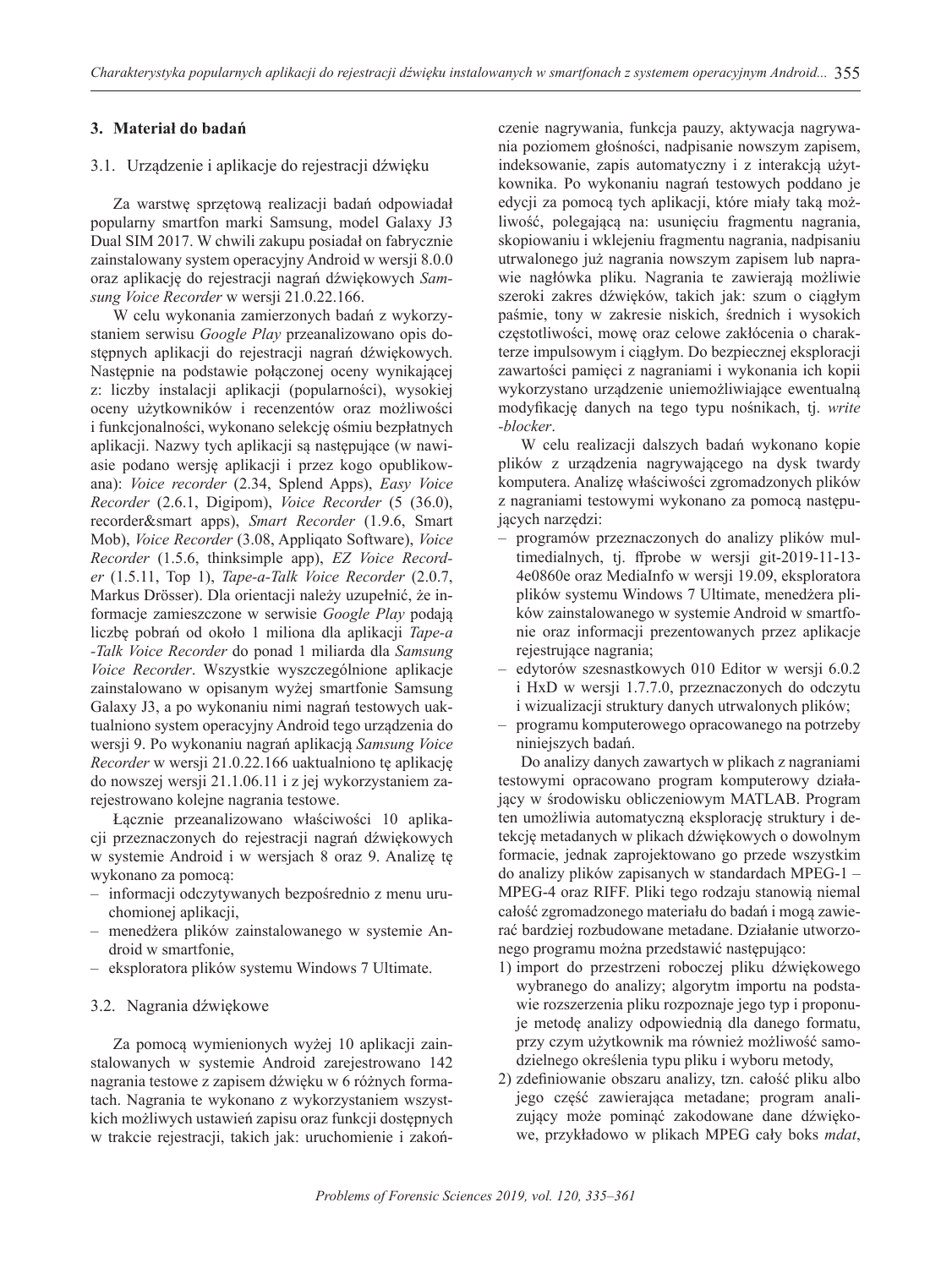a w plikach RIFF cały chunk *data*; obszar pliku z zakodowanymi mediami to najczęściej najobszerniejsza jego część, w której zwykle nie występują żadne metadane,

- 3) eksploracja wskazanego obszaru bajt po bajcie i wyszukanie wszystkich ciągów znaków mogących stanowić metadane; algorytm detekcji oraz decyzyjny opiera się na zaimplementowanych w programie sekwencjach *four-character code* (FourCC) dla boksów i chunków (głównie dla MPEG i RIFF), jak również pozostałych możliwych znaczników, identyfikatorów i tagów dla wszystkich analizowanych formatów; dla zapewnienia poprawności działania algorytm uwzględnia również wielkie i małe litery, położenie w pliku, rozmiar i odstęp pomiędzy kolejnymi rozpoznanymi metadanymi; w przypadku detekcji nieznanej dotąd sekwencji FourCC program przedstawia ją również w wynikach, w celu uzupełnienia opisu i do wiedzy użytkownika; rozwinięcie przytoczonych tutaj pojęć zostanie przedstawione w dalszej części pracy,
- 4) zapis struktury metadanych analizowanego pliku do arkusza kalkulacyjnego celem ewentualnej dalszej analizy porównawczej z innymi plikami,
- 5) opcjonalny zapis do arkusza metadanych wskazanych przez użytkownika, tj. nazwy, rozmiaru, położenia w pliku i zawartości.

W trakcie wykonywania badań zgromadzonych plików dźwiękowych tworzony program poddawano optymalizacji na zasadzie pętli sprzężenia zwrotnego w celu jego wykorzystania do analizy różnorodnych formatów i możliwych struktur danych. Oprócz uzyskanych wyników badań, podczas opracowywania programu posłużono się również dostępnymi opracowaniami i dokumentacją techniczną (3GPP, 2010; 3GPP, 2011; ISO/IEC, 1993; ISO/IEC, 2015; Microsoft Corp., 1994; Microsoft Corp., 2010). Oprogramowanie to stanowi narzędzie wspomagające badania autentyczności nagrań dźwiękowych, jakie wykonywane są w ramach działalności opiniodawczej Instytutu.

#### **4. Wyniki**

#### 4.1. Analiza właściwości zainstalowanych aplikacji

Celem niniejszej części badań było ustalenie, jakie są możliwości rejestracji nagrań dźwiękowych, ich zapisu oraz ewentualnej edycji z wykorzystaniem aplikacji zainstalowanych w smartfonie Samsung.

W tabeli 1 przedstawiono podstawowe właściwości 10 aplikacji, którymi wykonano nagrania testowe: format zapisu dźwięku, dostępne funkcje w trakcie rejestracji, możliwość edycji nagrań przez daną aplikację oraz jej opcje. Aplikacje te pozwalają na zapis nagrań dźwiękowych w 6 różnych formatach: 3GP, AAC, AMR, M4A (MP4 z audio), MP3 i WAV. Analiza parametrów plików

z nagraniami testowymi, opisana szczegółowo w dalszej części pracy, pozwoliła ustalić, że badane aplikacje najczęściej wykorzystują kontener multimedialny typu MPEG-4 oparty na standardach ISO. Zawiera on relatywnie dużo metadanych w odniesieniu do pozostałych kontenerów multimedialnych, co jest cechą pozytywną dla analizy autentyczności nagrań.

Oprócz podstawowych funkcji uruchomienia i zakończenia nagrywania wszystkie aplikacje wyposażone są w funkcję wstrzymywania nagrywania, tj. pauzy. To istotne informacje, ponieważ aktywacja tej funkcji – w sposób celowy czy przypadkowy – powoduje nieciągłość zapisu nagrania. Analiza ciągłości nagrania jest jednym z podstawowych badań w trakcie analizy jego autentyczności (Kajstura i in., 2017; Korycki, 2016). W nagraniach wykonanych starszymi modelami telefonów, które wyposażone zostały w przyciski funkcyjne, zastosowanie pauzy powodowało często rejestrację charakterystycznych odgłosów. Wykorzystanie w smartfonach ekranów dotykowych znacznie ogranicza rejestrację takich odgłosów, dlatego nieciągłości tego rodzaju bywają trudne do ujawnienia (Kajstura i in., 2017). Co ciekawe, niektóre z badanych aplikacji pozwalają na tę funkcję jedynie dla wybranych formatów zapisu (pozycje: 2, 3 i 9 w tabeli 1). Dodatkowo w aplikacji *Smart Recorder* dostępna jest funkcja automatycznej pauzy. Jej włączenie powoduje automatyczne wstrzymanie nagrywania, gdy wartość natężenia dźwięku spadnie poniżej ustalonego progu, oraz jego aktywację dźwiękiem o natężeniu powyżej tego progu.

Połowa analizowanych aplikacji umożliwia wykonanie edycji zarejestrowanych przez siebie nagrań (pozycje: 1, 4 oraz 8–10 w tabeli 1), przy czym aplikacja *Tape-a-Talk Voice Recorder* jedynie dla formatu WAV. We wszystkich tych aplikacjach po zapisie nagrania możliwe jest usunięcie początkowego i końcowego fragmentu lub też fragmentu w obrębie nagrania (opcja *trim*). Aplikacja *Samsung Voice Recorder* w obu wersjach umożliwia w zapisanym albo rejestrowanym i wstrzymanym nagraniu ustawienie początkowego punktu rejestracji i nadpisanie nagrania nowym zapisem. Aplikacja *Voice Recorder* (recorder&smart apps) pozwala na skopiowanie i wklejenie fragmentu nagrania w inne jego miejsce, natomiast *Tape-a-Talk Voice Recorder* – dogranie dalszej części zapisu, począwszy od końca zapisanego już nagrania.

Z istotnych opcji dodatkowych wymienić należy dla aplikacji *Samsung Voice Recorder* możliwość ustawiania przez użytkownika punktów kontrolnych (tzw. zakładek) wraz z ich opisem w trakcie i po zapisie nagrania. Z kolei aplikacja *Tape-a-Talk Voice Recorder* posiada opcję naprawy nagłówka dla plików WAV, polegającą na automatycznym wpisaniu do metadanych parametrów pliku podanych przez użytkownika: częstotliwości próbkowania, kwantyzacji bitowej i liczby kanałów.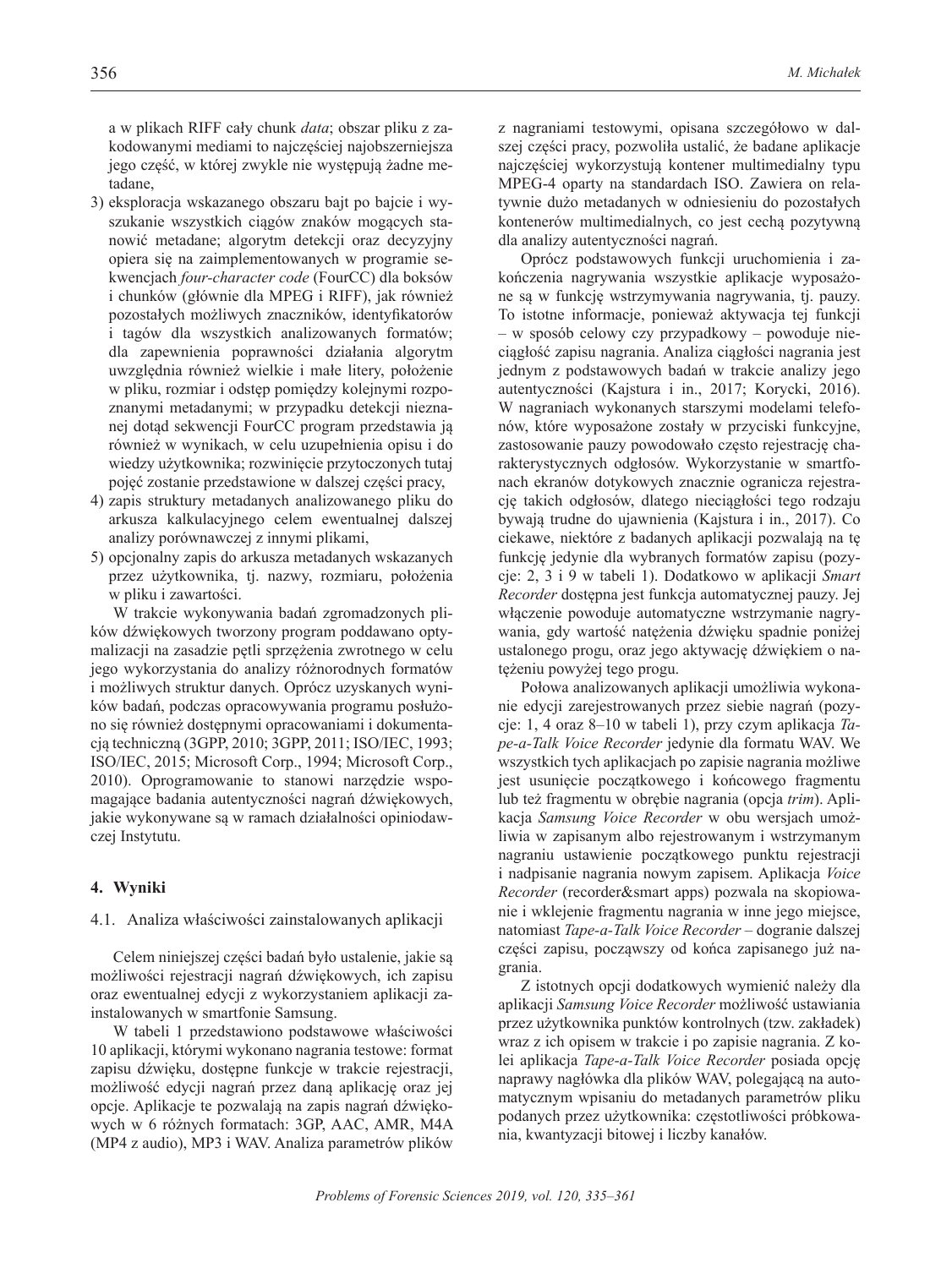W tabeli 2 przedstawiono wyniki analizy takich właściwości zainstalowanych aplikacji, jak nadawane rozszerzenia i domyślne nazwy dla plików z nagraniami źródłowymi i po edycji oraz opcje zapisu nagrań. Analiza taka okazuje się istotna, gdyż domyślne nazwy plików źródłowych w przypadku 6 aplikacji (pozycje: 1, 3, 6, 7, 9 i 10) różnią się zawsze od nazw pozostałych aplikacji. Z kolei dla 4 pozostałych aplikacji (pozycje: 2, 4, 5 i 8) nazwy domyślne ich plików są różne tylko dla wybranych formatów albo z opcją dodania sygnatury czasu do nazwy pliku. Istotną właściwością aplikacji jest umieszczanie w nazwach plików informacji o dacie i godzinie, zarówno jako element stały (pozycje: 4, 7 i 8), jak i jako opcja ustawiana przez użytkownika (pozycje 5 i 9). Sygnatury czasu w nazwach tego rodzaju plików związane są z rozpoczęciem rejestracji nagrania, jednak są one zależne od ustawienia wbudowanego zegara smartfonu. Większość aplikacji, tj. z wyjątkiem wskazanych w pozycji 4, 7 i 8, numeruje swoje nagrania rosnąco. Dla niektórych aplikacji istnieją też w omawianym zakresie pewne cechy charakterystyczne. Dla aplikacji *Samsung Voice Recorder* nazwy plików zapisane na karcie microSD otrzymują dodatkowy ciąg znaków *\_sd*. Aplikacja *Voice Recorder* (Appliqato Software) dodaje do nazwy pliku niepowtarzalny ciąg znaków alfanumerycznych, natomiast *Easy Voice Recorder* dla formatu M4A umożliwia zapis pliku z wybranym przez użytkownika rozszerzeniem *m4a* albo *mp4*.

Nagrania poddane edycji można zapisać w nowym lub w tym samym (źródłowym) pliku (pozycje: 1, 9 i 10), albo wyłącznie w nowym pliku (pozycje 4 i 8). Cechą wspólną dla plików poddanych edycji i zapisanych jako źródłowe jest ich niezmieniona nazwa. Z kolei wszystkie aplikacje do plików zapisanych jako nowe dodają numerację oznaczającą kolejną edycję (przykładowo *-1* i *-2* dla aplikacji z pozycji 1) lub ciągi znaków wskazujące na jej wykonanie (na przykład *\_CUT1* dla aplikacji z pozycji 8).

W tabeli 2 przedstawiono również, jak odbywa się zapis nagrania do pliku po jego zakończeniu dla konkretnych aplikacji, co może nastąpić na dwa różne sposoby. W pierwszym przypadku zapis następuje po zatwierdzeniu proponowanej przez aplikację nazwy lub po wprowadzeniu własnej. Wówczas aplikacja oczekuje na interakcję ze strony użytkownika, co może mieć wpływ na sygnaturę czasu modyfikacji pliku. W drugim przypadku aplikacja zapisuje do pliku z nazwą domyślną i automatycznie po zakończeniu nagrywania.

Menu wszystkich analizowanych aplikacji umożliwia zmianę nazwy plików z zapisanymi już nagraniami. Jednak, jak zaznaczono wcześniej, zwykle nazwy plików z nagraniami dowodowymi są nazwami domyślnymi dla użytej aplikacji nagrywającej. W związku z tym analiza nazw plików dla aplikacji do rejestracji nagrań dźwiękowych jest uzasadniona, gdyż może wspomagać identyfikację konkretnej aplikacji, co stwierdzono zarówno na przedstawionych wyżej przykładach, jak i wskazano w literaturze (Kajstura i in., 2017; Michałek, 2016).

# 4.2. Analiza właściwości nagrań i plików dźwiękowych

W dalszej części pracy przedstawione zostaną właściwości nagrań i plików dźwiękowych utrwalonych za pomocą zainstalowanych 10 aplikacji.

# *Parametry zapisu*

Jak zaznaczono, za pomocą wyselekcjonowanych do badań aplikacji zarejestrowano 142 nagrania z zapisem dźwięku w 6 różnych formatach. Odpowiednio do częstości ich występowania są to następujące formaty: WAV – w 7 aplikacjach, M4A – 6, MP3 – 4, następnie AAC i 3GP – 2 oraz AMR – 1. W tabeli 3 dla konkretnych aplikacji i możliwych formatów zapisu podano nazwy predefiniowanych ustawień jakości dźwięku oraz ich parametry: częstotliwość próbkowania w [kHz] oraz przepływność bitową w [kbps]. Jak widać, menu części aplikacji umożliwia wybór zdefiniowanych ustawień parametrów dla różnych formatów bez możliwości ich zmiany, które określone są nazwami wskazującymi na jakość zapisu. Pozostałe aplikacje umożliwiają swobodny wybór ustawień przez użytkownika w możliwym zakresie. Dla dwóch formatów, tj. 3GP i AAC (pozycje 3 i 9), nie było możliwości zmiany jakichkolwiek parametrów zapisu, a jedynie rejestracja z jednym zdefiniowanym ustawieniem. Z kolei dla aplikacji z pozycji 2 i dla formatu 3GP menu wskazywało na możliwość zmiany parametrów, jednak zapisane pliki odznaczały się zawsze takimi parametrami, które podano w tabeli 3.

W tabeli 4 przedstawiono kodeki wykorzystywane do zapisu dźwięku dla poszczególnych formatów, które zaimplementowano w testowanych aplikacjach. Z kolei w tabeli 5 zaprezentowano zastosowany kontener multimedialny lub strukturę danych w celu zapisu zakodowanych danych dźwiękowych i opisujących je metadanych.

Na podstawie uzyskanych wyników, które przedstawiono w tabelach 4 i 5, dla poszczególnych aplikacji można zaobserwować interesujące cechy charakterystyczne. Aplikacje z pozycji 2 i 3 stosują kodeki AMR w plikach 3GP i umieszczają dane w kontenerze MPEG-4. *Voice Recorder* (Splend Apps) wykorzystuje rzadko stosowany kodek AMR w odmianie szerokopasmowej, tj. AMR-WB, a w plikach dźwiękowych z rozszerzeniem *mp3* i oznaczonych jako format MP3 stosuje kodowanie AAC-LC i umieszcza dane w kontenerze MPEG-4. Aplikacja *Voice Recorder* (Appliqato Software) jako jedyna stosuje "klasyczną" strukturę pliku AMR z kodekiem AMR-NB (*Narrowband*). Kilka aplikacji (pozycje: 4, 7 i 8) w plikach formatu MP3 wykorzystują standardy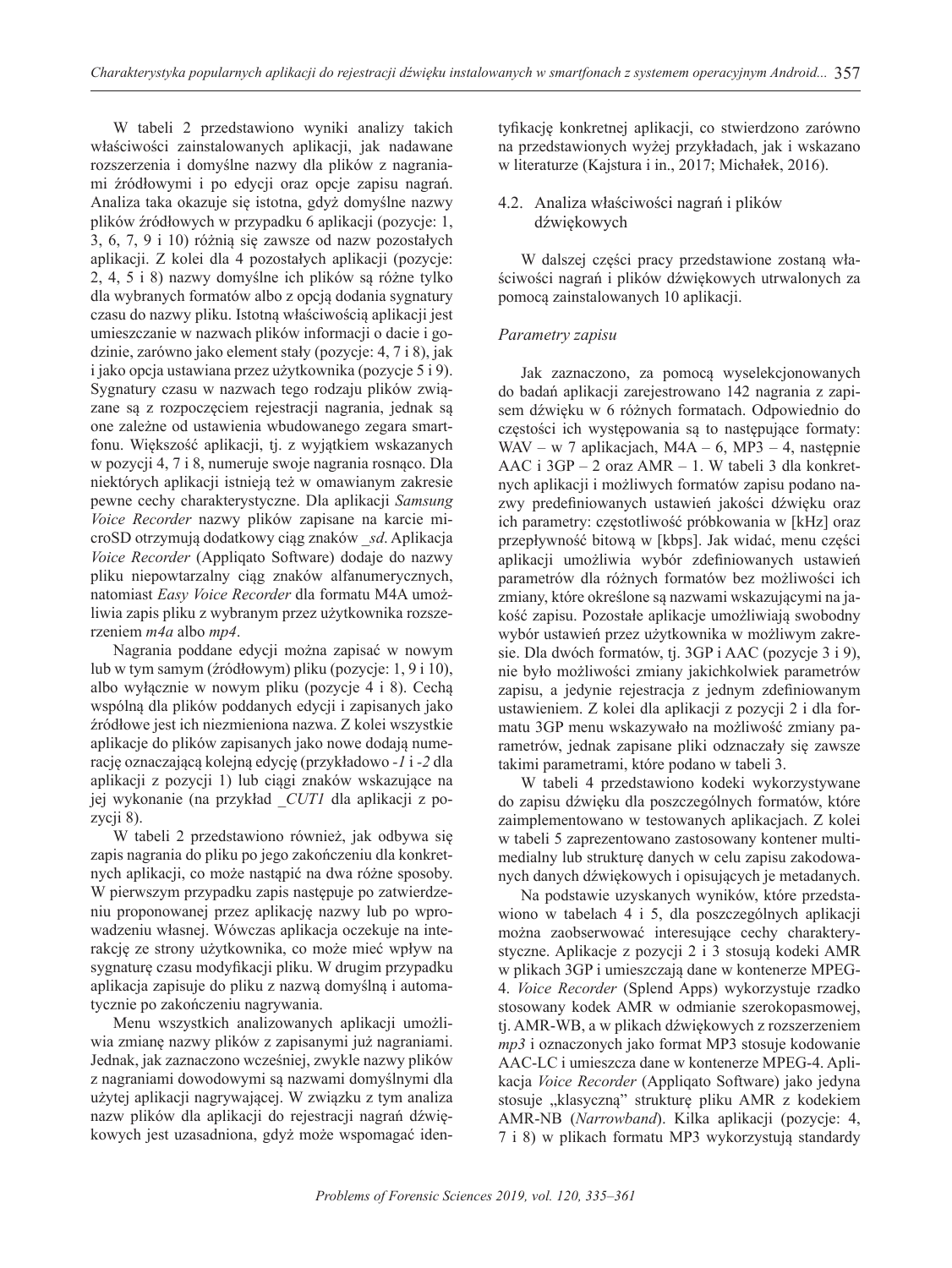MPEG-1, MPEG-2 i MPEG-2.5 dla różnej jakości nagrań, tj. MPEG-1 dla najlepszej, a MPEG-2.5 dla najgorszej.

Otrzymane wyniki pozwalają stwierdzić, że wśród testowanych aplikacji najczęściej stosowany jest kontener typu MPEG-4, bardzo uniwersalny i przeznaczony do umieszczania różnego rodzaju multimediów wraz z metadanymi. Podobnie jak w przypadku nagrań testowych jest on aktualnie najczęściej spotykanym kontenerem, w którym zapisywane są dowodowe nagrania dźwiękowe z wykorzystaniem smartfonów.

#### *Sygnatury czasowe*

Analizie poddano również informacje dotyczące czasu rejestracji nagrań testowych źródłowych oraz poddanych edycji za pomocą zainstalowanych aplikacji. Zbadano także wpływ sposobu zapisu tych nagrań na ich sygnatury czasowe.

W trakcie wykonywania każdego z nagrań testowych odnotowywano z zegara urządzenia rejestrującego czas ich rozpoczęcia oraz zakończenia. W niniejszej pracy opisano powyżej analizę domyślnych nazw zarejestrowanych plików dźwiękowych. Ustalono, że 6 testowanych aplikacji umożliwia dodanie do nazw plików ciągu znaków wskazujących na datę i godzinę. Sygnatury czasowe plików z tymi nagraniami odczytywane były za pomocą menu testowanych aplikacji, systemu operacyjnego Android oraz Eksploratora systemu Windows bezpośrednio z pamięci, gdzie zapisane zostały nagrania.

W tabeli 6 przedstawiono nazwy przykładowych plików z nagraniami dźwiękowymi wraz z datą i godziną początku i końca rejestracji oraz sygnatury czasowe modyfikacji odczytane podanymi wyżej trzema sposobami. Wyniki wskazują, że ciągi znaków z datą i godziną zawarte w nazwach plików odpowiadają dacie i godzinie rozpoczęcia ich rejestracji, tzn. uruchomienia nagrywania. Z kolei sygnatury czasowe modyfikacji odczytane za pomocą systemu Android i Eksploratora Windows związane są z zakończeniem rejestracji nagrań i zapisem ich do pliku. Podobnie, menu większości analizowanych aplikacji umożliwia odczyt sygnatury czasowej modyfikacji plików, za wyjątkiem *Smart Recorder* (Smart Mob) i *EZ Voice Recorder* (Top 1), które podają sygnaturę utworzenia.

Menedżer plików systemu Android nie umożliwiał odczytu sygnatury czasowej utworzenia zarejestrowanych plików dźwiękowych, z kolei system Windows wskazywał na sygnaturę czasową utworzenia taką samą, jak sygnatura modyfikacji, czyli nieodpowiadającą czasowi rzeczywistemu.

Nagrania wskazane w tabeli 6 zarejestrowano jako ciągłe i zapisano je bezpośrednio po zakończeniu z nazwami proponowanymi przez aplikacje. Jak ustalono, 5 spośród testowanych aplikacji wskazanych w tabeli 2 po zakończeniu nagrywania oczekuje na interakcję użytkownika przed zapisem nagrania do pliku. W celu ustalenia, czy czas ten ma wpływ na sygnatury czasowe plików, wykonano dodatkowe ciągłe nagrania testowe, podczas których od chwili zakończenia nagrywania do chwili potwierdzenia i zapisu odczekano, aż zegar smartfonu wskaże następną minutę. Ustalono, że czas modyfikacji zarejestrowanych w ten sposób plików odpowiadał czasowi ich zakończenia w przypadku aplikacji z pozycji 4, 6 i 7, tj. *Voice Recorder* (recorder&smart apps), *Voice Recorder* (Appliqato Software) i *Voice Recorder* (thinksimple app). Natomiast dla aplikacji *Samsung Voice Recorder* w obu testowanych wersjach (pozycje 1 i 10) czas modyfikacji pliku odpowiadał dopiero chwili potwierdzenia nazwy i zapisu, co użytkownik może wykonać po różnym okresie.

Przeanalizowano również wpływ edycji nagrań w aplikacjach mających taką opcję na wpływ sygnatury czasu modyfikacji. Ustalono w ten sposób, że wszystkie pliki po wykonanej edycji opisanej w tabeli 1 odznaczały się zmienionym (późniejszym) czasem modyfikacji, przy czym dla aplikacji z pozycji 4, 8 i 9, tj. *Voice Recorder* (recorder&smart apps), *EZ Voice Recorder* (Top 1) oraz *Tape-a-Talk Voice Recorder* nowa sygnatura modyfikacji odpowiadała chwili zapisu nagrania po zmianach. Co bardzo ciekawe, sygnatura czasu modyfikacji dla plików poddanych edycji w aplikacji *Samsung Voice Recorder* w obu wersjach zmieniała się już w chwili wykonania modyfikacji nagrania, jeszcze przez potwierdzeniem zmian, a fakt zapisu pliku nie wpływał na sygnaturę modyfikacji.

Jak można zauważyć, wykorzystanie trzech metod podanych w tabeli 6 umożliwia odczyt sygnatur czasu modyfikacji w zaokrągleniu do pełnej minuty. Należy również dodać, że wymienione w tabeli nazwy plików ze wskazaniem czasu rozpoczęcia nagrywania oraz sygnatury ich modyfikacji zależą od ustawienia zegara czasu wbudowanego w smartfon. Zazwyczaj menu systemu Android umożliwia zmianę ustawień tego zegara i wówczas wskazane wyżej informacje o czasie mogą różnić się od czasu rzeczywistego. W konfiguracji domyślnej smartfony mają jednak włączoną opcję automatycznej aktualizacji czasu dostarczanego od operatora sieci, co jest istotne dla badań autentyczności, gdyż wtedy czas ustawiony w urządzeniu odpowiada czasowi rzeczywistemu. Jak już wspomniano, zwykle nazwy dowodowych plików dźwiękowych z pamięci smartfonów odpowiadają nazwom domyślnym, jednak menu wszystkich analizowanych dotąd aplikacji, zarówno w urządzeniach dowodowych, jak i w ramach niniejszej pracy, umożliwiało zmianę nazwy plików z nagraniami. Opisane metody odczytu informacji o czasie rejestracji nagrania i jego ewentualnej edycji na podstawie nazw plików i sygnatur czasowych utworzenia lub modyfikacji są pomocne w procesie analizy autentyczności nagrań, jednakże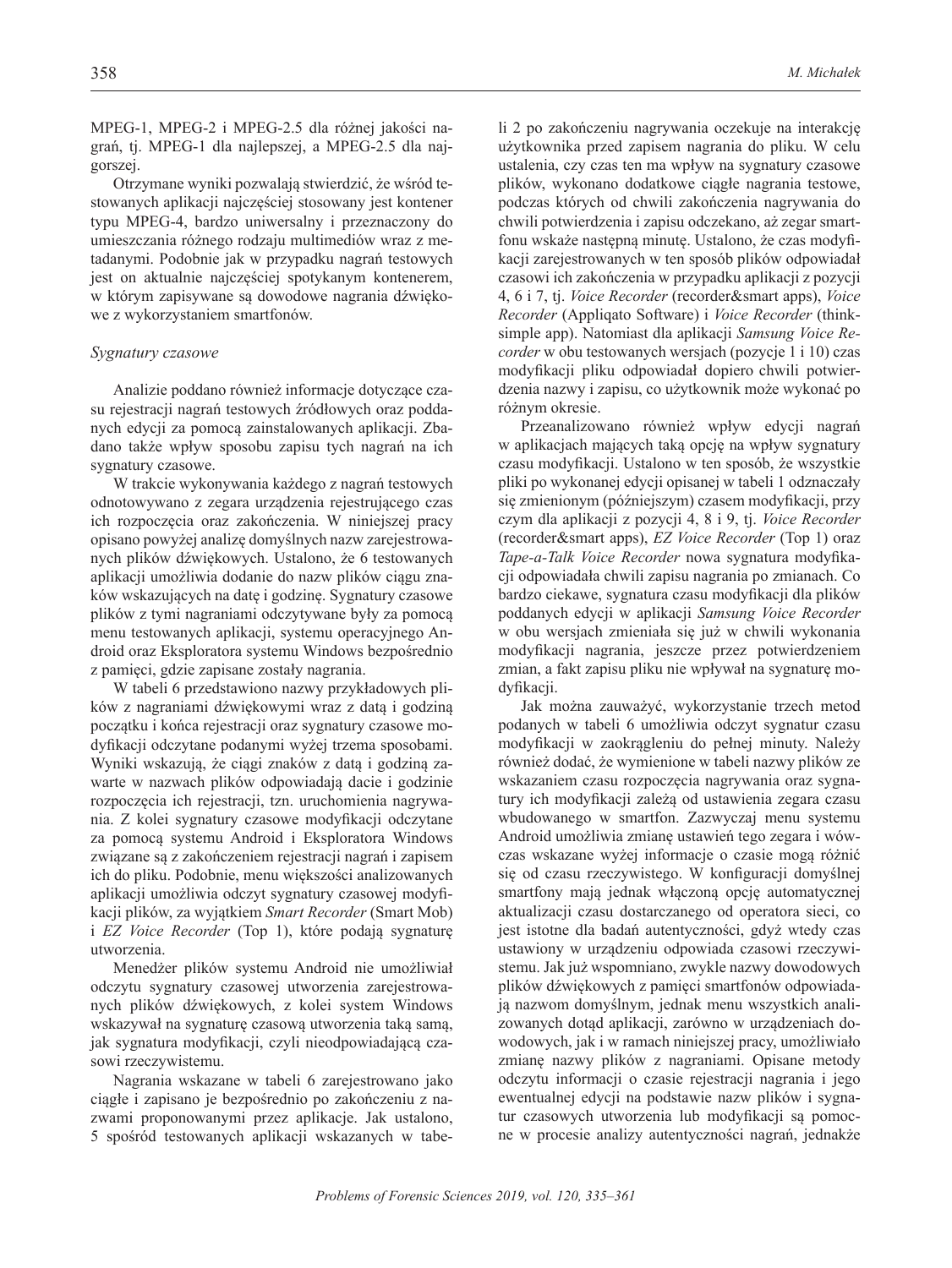powinny być zawsze weryfikowane innymi sposobami, takimi jak metoda wykorzystująca sygnał przydźwięku sieciowego lub analiza metadanych pliku.

## *Analiza metadanych*

Wizualizacja oraz analiza struktury plików i informacji zapisanych w metadanych jest aktualnie jedną z podstawowych metod badania autentyczności nagrań cyfrowych (Ho, Li, 2015; Kajstura i in., 2017; Korycki, 2016; SWGDE, 2018). Metadane, czyli dodatkowe informacje opisujące dane z zakodowanym dźwiękiem, mogą być bardzo istotne i zawierać parametry zapisu, sygnatury czasowe, dane odnośnie do urządzenia i systemu operacyjnego oraz wiele innych w zależności od formatu i kontenera multimedialnego (Gloe i in., 2014; Koenig, Lacey, 2012; Korycki, 2016; Michałek, 2018). W przypadku rzeczywistych spraw wykonanie nagrań testowych badanym urządzeniem umożliwia analizę porównawczą struktury ich plików ze strukturą pliku dowodowego. Przeprowadza się ją z wykorzystaniem oprogramowań umożliwiających wizualizację plików w postaci kodu szesnastkowego i ASCII.

Na podstawie analizy wszystkich nagrań testowych ustalono, że relatywnie najwięcej metadanych znajduje się w plikach zapisanych w kontenerze MPEG-4. Jak ustalono, jest on też najczęściej wykorzystywany przez analizowane aplikacje, co wskazano w tabeli 5. W strukturze tego rodzaju plików testowych ujawniono także ślady jednoznacznie wskazujące na edycję nagrania dźwiękowego za pomocą zainstalowanych aplikacji.

Wewnętrzna struktura testowych plików dźwiękowych w kontenerze MPEG-4 opiera się na wytycznych wskazanych w zestawie norm ISO/IEC 14496 (ISO/IEC, 2003; ISO/IEC, 2010; ISO/IEC, 2015). W jej obrębie wyróżnić można tzw. boksy, czyli wyodrębnione i autonomiczne części pliku zawierające pola z metadanymi (informacjami) lub zakodowanymi danymi multimedialnymi, które tworzą uporządkowaną i hierarchiczną strukturę pliku. Dane w boksach zapisywane są w konwencji *big-endian*, czyli najbardziej znaczący bajt występuje jako pierwszy.

Analiza struktury wszystkich testowych plików dźwiękowych zapisanych w kontenerze MPEG-4 wykazała, że każdy z nich zawiera 3 główne boksy: *File Type* (identyfikator w strukturze: *ftyp*) z informacjami o kompatybilnych specyfikacjach do odtworzenia pliku, *Media Data* (*mdat*) z zakodowanymi danymi multimedialnymi oraz *Movie Box* (*moov*) z metadanymi. Analiza boksu *File Type* dla plików testowych wskazuje, że aplikacja *Samsung Voice Recorder* w obu wersjach korzysta ze specyfikacji podstawowej 3GPP w wersji 4, natomiast pozostałe aplikacje zapisujące pliki w MPEG-4 wykorzystują specyfikację MP4 w wersji 2. W żadnym pliku testowym w obrębie boksu *Media Data*, oprócz jego

nagłówka, nie ujawniono dodatkowych metadanych. W kontenerze MPEG-4 najistotniejszym obiektem do badań jest boks o nazwie *Movie Box*, w którym zawarte są metadane dla zakodowanych mediów w obrębie licznych boksów wewnętrznych, z których istotne dla niniejszej pracy zostaną omówione poniżej. Według zaleceń norm ISO powinien on być zlokalizowany na końcu całego pliku (ISO/IEC, 2015).

W przypadku wszystkich zainstalowanych aplikacji pliki testowe w formacie M4A, MP3 i AAC w obiekcie *Movie Box* zawierają 28 boksów wewnętrznych. W obu wersjach aplikacja *Samsung Voice Recorder* w plikach M4A zamieszcza dodatkowe 4 boksy informujące o: zakładkach umieszczonych przez użytkownika, ich liczbie, położeniu i ewentualnym opisie. Aplikacja ta dodaje jeszcze istotny boks oznaczony identyfikatorem *vrdt* z ciągiem znaków ASCII *com.sec.android.app.voicenote.common.util.VoiceRecorder* informującym, że plik zarejestrowano aplikacją *Voice Recorder* marki Samsung, przeznaczoną dla systemu operacyjnego Android. Pliki testowe zapisane w formacie 3GP zawierają w obiekcie *Movie Box* 29 wewnętrznych boksów. Wszystkie analizowane pliki testowe w kontenerze MPEG-4 zawierają boks *User Data* (*udta*), w obrębie którego znajdują się boksy *SDLN*, *smrd* i *smta* wskazujące na to, że plik został zapisany z wykorzystaniem urządzenia Samsung. Istotnym obiektem we wszystkich analizowanych plikach MPEG-4 jest również boks *meta*, w którym wpisy *com. android.version* z wartościami *8.0.0* albo *9* wskazują na system operacyjny Android i jego wersję. Przykłady takich metadanych dla nagrań wykonanych aplikacjami *Samsung Voice Recorder* (pozycje 1 i 10 w tabeli 1) zainstalowanych w obu wymienionych systemach przedstawiono na ryc. 1.

W plikach MPEG-4 odnotowano również boks *stsd* zawierający dane o kodeku i parametrach zapisu dźwięku: dla formatów M4A, MP3 i AAC są one w wewnętrznym boksie *esds*, natomiast dla formatu 3GP w boksie *sawb* albo *samr* (co odpowiada AMR-WB dla aplikacji z pozycji 2 albo AMR-NB dla aplikacji z pozycji 3) oraz w boksie *damr*. Informacje zdekodowane z obiektu *stsd* pozwoliły na weryfikację kodeków i parametrów nagrania odczytanych za pomocą menu aplikacji i narzędzi wymienionych w rozdziale 3.2 niniejszej pracy.

W obiekcie *Movie Box* w boksach wewnętrznych *mvhd*, *trak*\*tkhd* oraz *mdia*\*mdhd* metadane zawierają łącznie 6 wpisów pozwalających zdekodować sygnatury czasowe utworzenia i modyfikacji prezentacji, ścieżki i mediów w zaokrągleniu do 1 sekundy dla nagrania zapisanego w kontenerze MPEG-4. Ustalono, że dla każdego z nagrań niepoddanych edycji zdekodowane w ten sposób sygnatury utworzenia są takie same jak sygnatury modyfikacji i związane są one z zapisem nagrania do pliku. Odpowiadają one również wyznaczonym uprzednio systemowym sygnaturom czasu modyfikacji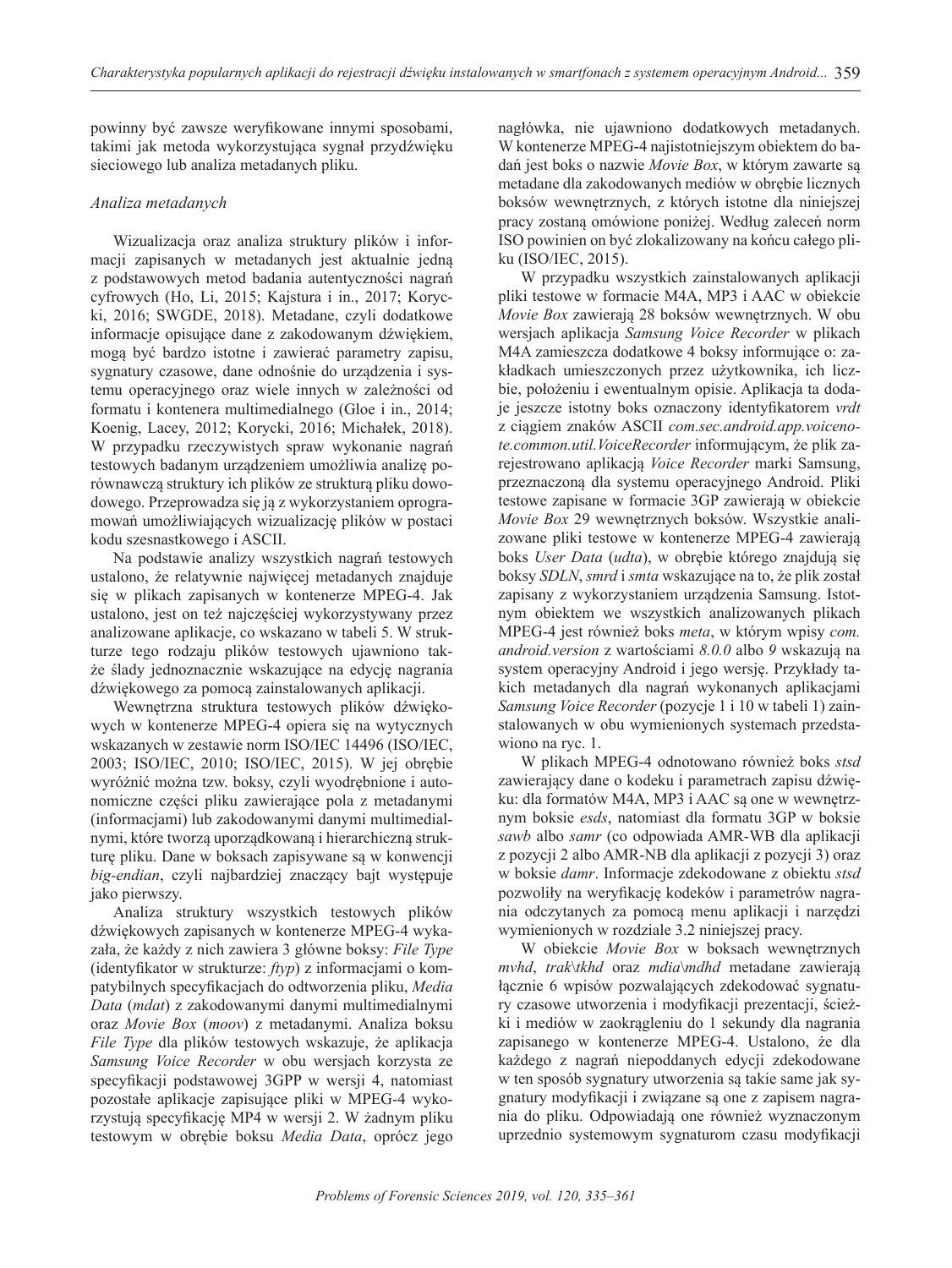przy uwzględnieniu różnicy czasu UTC stosowanego w metadanych z czasem systemowym i możliwym zaokrągleniu do 1 minuty. Istotne dla badań autentyczności jest to, że sygnatury czasowe w metadanych w pliku MPEG-4 nie zmieniają się po wykonaniu kopii pliku na inny nośnik. Zależą one jednak w chwili zapisu nagrania od ustawienia zegara smartfonu. Metadane w boksach *mvhd*, *trak* i *mdia* zawierają również czas trwania dla nagrania dźwiękowego w zaokrągleniu do 1 ms. Dodatkowo wszystkie zarejestrowane pliki testowe w kontenerze MPEG-4 w boksie *hdlr* posiadają wpisy wskazujące na zawartość jedynie ścieżki dźwiękowej.

Testowane aplikacje, które zapisują swoje nagrania w formacie WAV, stosują kodek PCM bez kompresji sygnału. Nagrania tego formatu umieszczane są w kontenerze RIFF i zawierają bloki danych nazwane *chunks* zapisywane w konwencji *little-endian*. Analiza struktury testowych plików RIFF wykazała, że wszystkie one zawierają podstawowe metadane dla tego rodzaju plików w postaci kanonicznej: identyfikator *RIFF* informujący o typie kontenera, ciąg znaków *WAV* oraz chunki *fmt* z parametrami zapisu i *data* z zakodowanym nagraniem. Wśród aplikacji zapisujących nagrania w tym kontenerze wyróżnia się *Smart Recorder* (Smart Mob), który zamieszcza dodatkowy chunk *list* z wewnętrznymi obiektami *INFO* i *INAM*, które zawierają ciągi znaków z nazwą pliku. Co istotne, zapisana tym sposobem nazwa pliku w metadanych nie zmienia się po ewentualnej zmianie nazwy w systemie plikowym.

W strukturach plików w formacie MP3 (aplikacje z pozycji: 4, 7 i 8 w tabeli 1) zapisane są informacje o zastosowanej wersji kodeka LAME. W strukturze tego rodzaju plików wyłącznie aplikacja *Voice Recorder* (thinksimple app) umieszcza metadane z identyfikatorem *TAG*, które zawierają ciąg 4 znaków z rokiem rejestracji nagrania.

Jak ustalono, wśród zainstalowanych aplikacji jedynie *Voice Recorder* (Appliqato Software) zapisuje nagrania w formatach AMR i AAC w sposób "klasyczny". Analiza struktur plików testowych w tych formatach nie wykazała obecności żadnych indywidualnych metadanych, a jedynie standardowe i podstawowe informacje o parametrach zapisu niezbędne do odtworzenia nagrania.

#### *Wpływ edycji nagrań na metadane*

W ramach prac przeanalizowano również struktury plików z nagraniami po edycji z uwzględnieniem wszystkich możliwych opcji wskazanych w tabeli 1. Spośród aplikacji mających taką możliwość trzy z nich pozwalają na edycję plików M4A (pozycje: 1, 8 i 10 w tabeli 1) i po dwie aplikacje na edycję plików MP3 (pozycje 4 i 8) oraz plików WAV (pozycje 4 i 9).

Analiza porównawcza plików z nagraniami źródłowymi względem plików z nagraniami po edycji dla formatów WAV i MP3, które poddano badaniom w ramach niniejszej pracy, nie wykazała zmian w strukturze tego rodzaju plików oraz zawartości ich metadanych.

Istotne zmiany w plikach po edycji odnotowano natomiast dla nagrań w formacie M4A umieszczonych w kontenerze MPEG-4, co podsumowano w tabeli 7.

Jak można zauważyć, edycja nagrania aplikacjami *Samsung Voice Recorder* w obu wersjach oraz *EZ Voice Recorder* (Top 1) skutkuje reorganizacją struktury plików M4A: zawartość metadanych jest modyfikowana, usuwane są fragmenty lub wręcz całe boksy, a ich położenie albo rozmiar zostają zmienione. Opisane w tabeli 7 modyfikacje metadanych odnotowano zarówno w plikach zapisanych po edycji jako nowe, jak również w plikach po edycji nagrania zapisanych jako źródłowe.

W boksach wewnętrznych *mvhd*, *tkhd* i *mdhd* znajdują się metadane pozwalające zdekodować czas utworzenia i modyfikacji prezentacji, ścieżki oraz mediów zapisanych w ścieżce. Pola z sygnaturami czasowymi zawierają wartości oznaczające liczbę sekund od północy 1 stycznia 1904 roku w formacie czasu UTC do momentu zapisu albo modyfikacji nagrania. Wszystkie pliki testowe utrwalone w ramach niniejszej pracy zawierają ścieżki z zapisem dźwięku.

Przeanalizowano wpływ edycji nagrania na metadane w pliku M4A pozwalające zdekodować sygnatury czasowe. Z wykorzystaniem edytorów szesnastkowych odczytano zawartość pól oznaczonych jako *creation\_time* i *modification\_time* w boksach *mvhd*, *tkhd* i *mdhd* (ISO/ IEC, 2015). Odczytano w ten sposób 6 wartości, które zdekodowano do czasu UTC, a następnie do czasu środkowoeuropejskiego.

Aplikacja *EZ Voice Recorder* (Top 1) po edycji nagrania umożliwia jego zapis wyłącznie do nowego pliku (tabela 2). Dla tej aplikacji analiza wymienionych 6 pól z boksów *mvhd*, *tkhd* i *mdhd* wykazała, że wszystkie zdekodowane sygnatury czasowe są takie same i odpowiadają one chwili zapisania nagrania po edycji do nowego pliku.

Z kolei dla aplikacji *Samsung Voice Recorder* w obu wersjach po edycji nagrania istnieje możliwość zapisu zmian w pliku źródłowym albo nowym, co ma wpływ na sygnatury czasowe w metadanych. Ustalono, że po wykonanej edycji nagrania i zapisaniu go:

– do nowego pliku: sygnatury czasu utworzenia i modyfikacji prezentacji oraz czasu modyfikacji ścieżki i mediów odpowiadają chwili wykonania edycji nagrania (przykładowo: usunięcia fragmentu), z kolei sygnatury utworzenia ścieżki i mediów odpowiadają czasowi zapisania nagrania źródłowego; ustalono też, że dalsze modyfikacje pliku powodują zmianę sygnatury utworzenia i modyfikacji prezentacji oraz